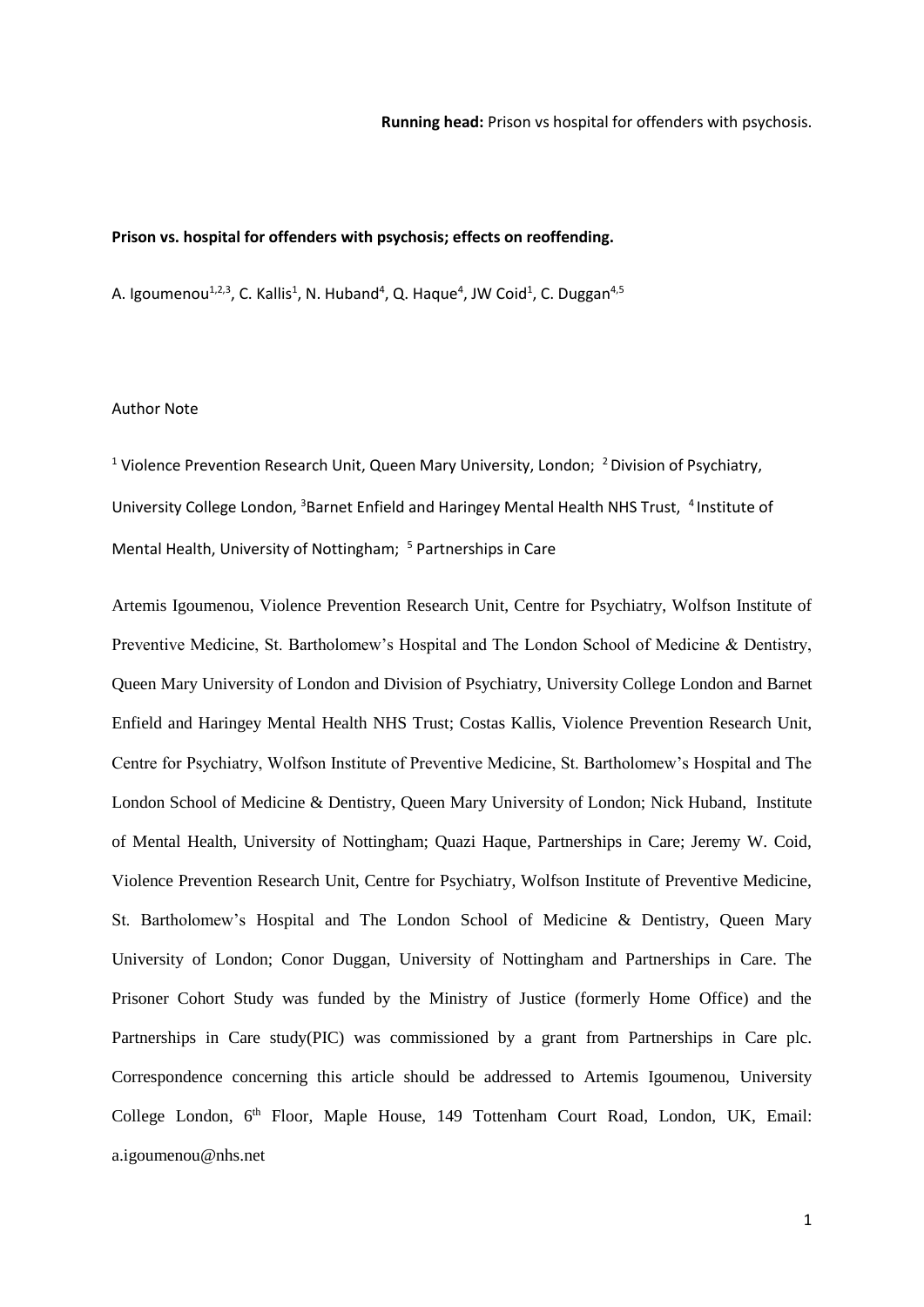**Running head:** Prison vs hospital for offenders with psychosis.

**Prison vs. hospital for offenders with psychosis; effects on reoffending.**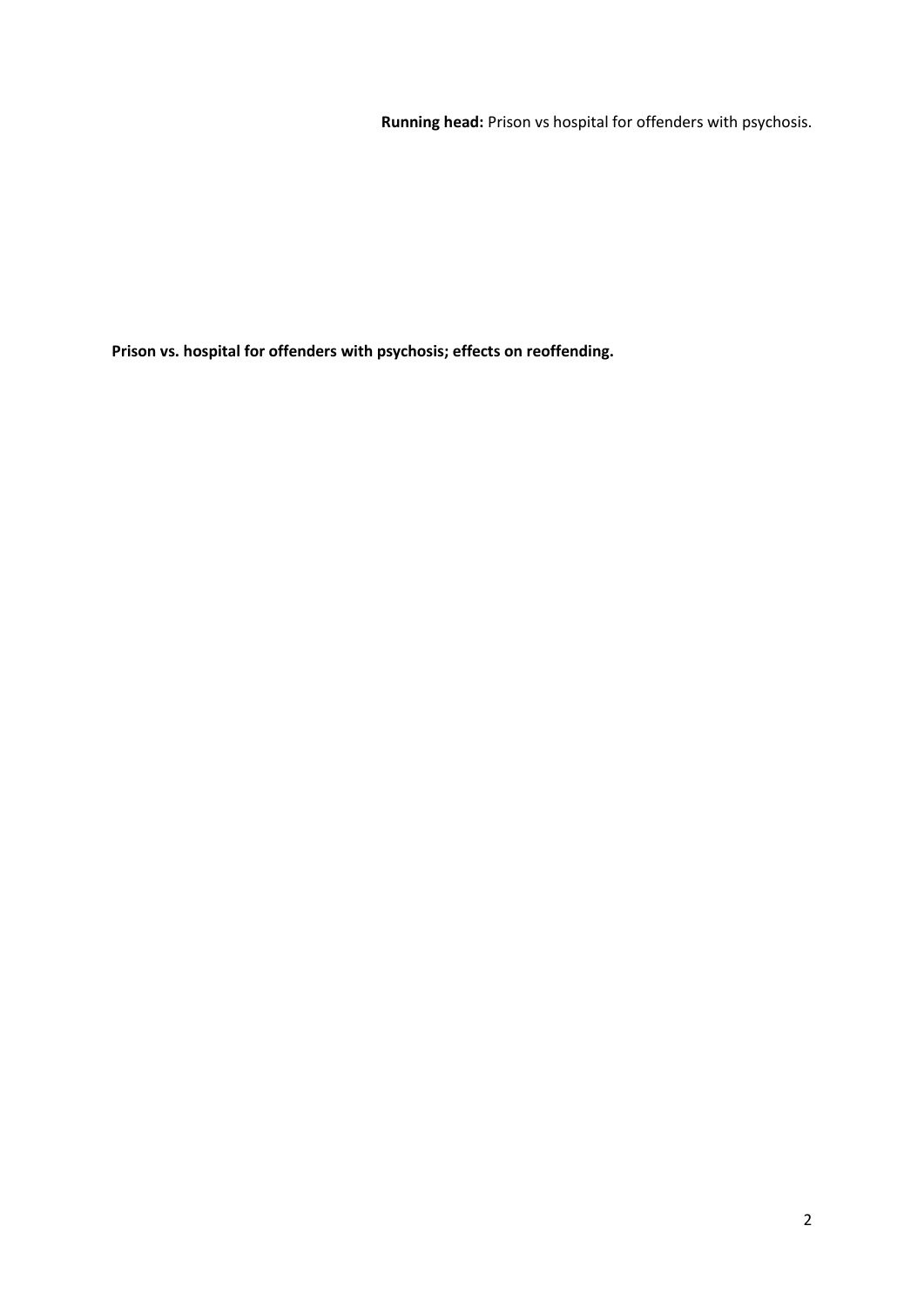### **Abstract**

With research showing high prevalence of psychosis in prisons, its effective management is essential for clinical and criminal outcomes. In a matched sample of released prisoners and discharged patients with psychosis (124 pairs) we investigated whether group participation (prison vs. hospital) affected the likelihood of reoffending as well as time to reoffending. Statistical analysis was completed using multilevel logistic regression and multilevel survival analysis. We found that prison cases were more likely to commit any offence within a given period of time (1, 2 or 3 years). Moreover, at any particular time 3 times as many patients with psychosis released from prisons reoffended proportionally to their matched controls discharged from hospitals (HR=2.92, 95% CI=1.99, 4.29, P<0.001). In conclusion, release from prison carries higher risk of future offending and reduced time to reoffending among offenders with psychosis. Notwithstanding limitations inherent in observational study designs, we advocate that in addition to clinical need and the humanitarian argument, offenders with psychosis should be treated in secure hospitals to reduce future recidivism.

**Keywords (3-10):** psychosis, schizophrenia, recidivism, reoffending, medium secure units, prison, discharge

#### **Public significance statement**

In this study we investigated whether there is a difference on likelihood of reoffending and on time to reoffending (first reconviction) between released prisoners with a diagnosis of psychosis and a matched sample of discharged forensic patients with a diagnosis of psychosis. We found that prison cases were not only more likely to reoffend following release, but also that at any given time they reoffended nearly 3 times more compared to their matched controls discharged from hospitals.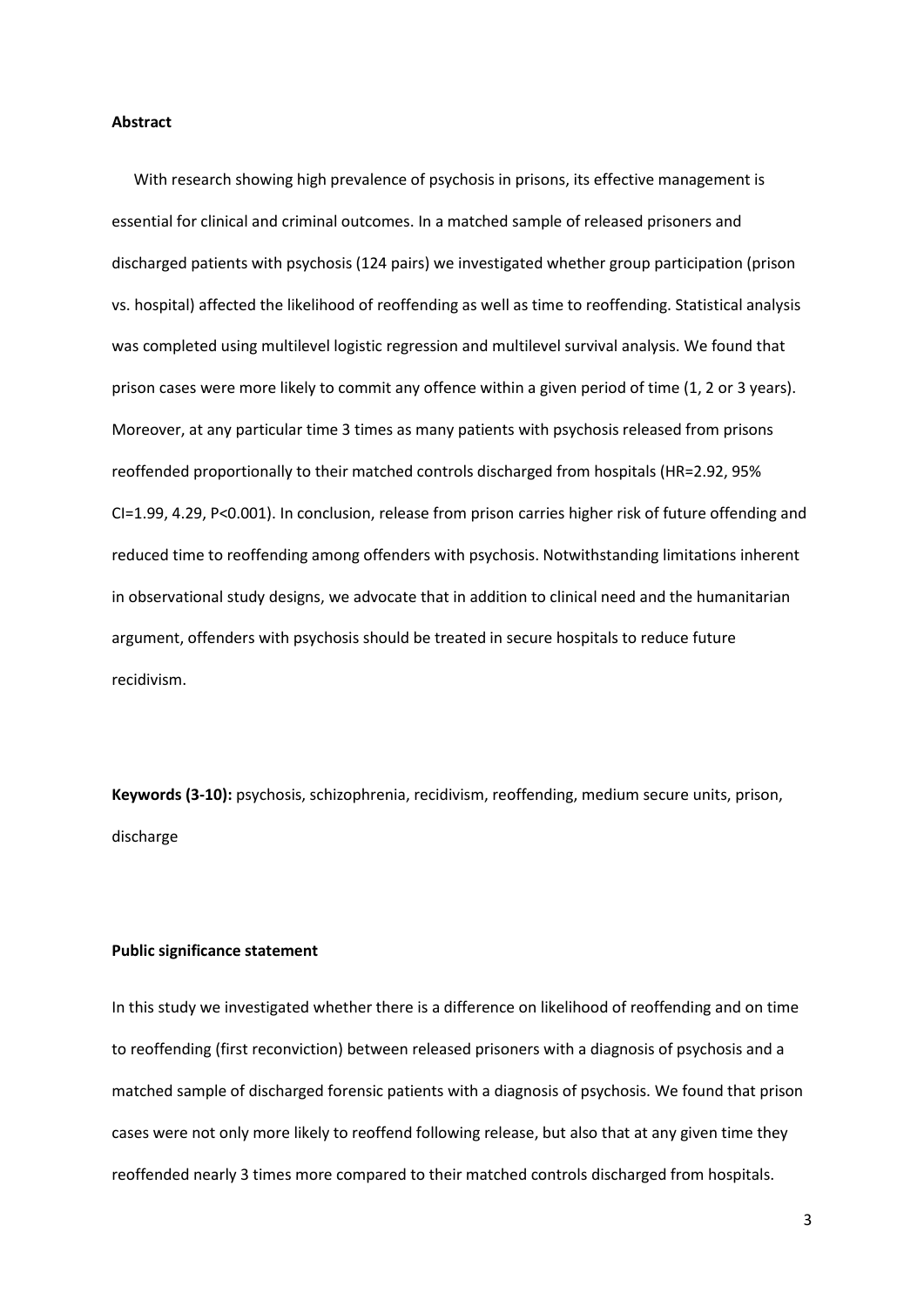There results indicate that the choice between hospital or prison for offenders with psychotic illness

has important implications.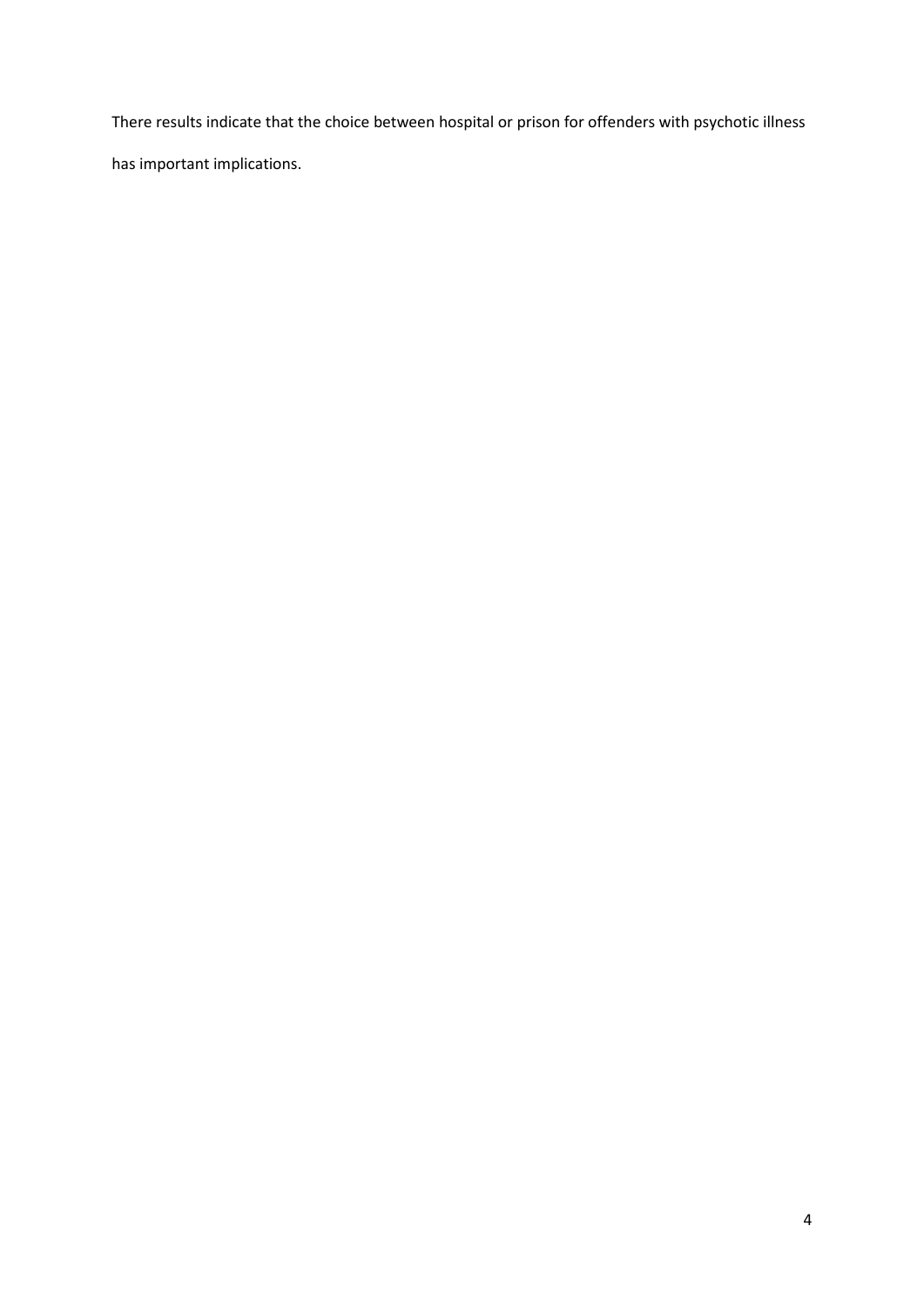### **Introduction**

With research showing a high prevalence of severe mental illness in prisons, its early recognition and management is of paramount importance (Gunn, 2000). A recent systematic review and metaanalysis reported that the worldwide pooled prevalence of psychosis in male prisoners is 3.6% (Fazel & Seewald, 2012). Research comparing community and prison samples in the UK found that the weighted prevalence of psychosis in prisons is 10 times greater than that of the general population (Brugha et al, 2005). Considering the large proportion of male inmates with psychosis, greater attention is needed in identifying and treating the mental illness and preventing relapses. Although secure hospital care is three to four times the cost of incarcerating the same individual in prison, various arguments can be put forward in favour of the former. In addition to the clinical need and the humanitarian argument, it has often been claimed that the course of individuals treated in secure hospitals is superior thereafter, both in terms of their mental wellbeing and a reduction in future recidivism (Coid, Hickey, Kahtan, Zhang, & Yang, 2007). Demonstrating a reduction in future recidivism would be particularly telling because of the high societal costs of crime.

Research on factors affecting outcomes in prisoner populations with mental disorders has expanded in the last two decades, with studies from both sides of the Atlantic endorsing criminological and clinical risks factors associated with recidivism (Gagliardi et al., 2004; Fazel et al., 2006; Howard & Dixon, 2013; Piquero et al., 2015; Fazel et al., 2016). Research reporting on recidivism for prisoners with mental disorders in the UK, found that those with symptoms of psychosis on release reoffended more quickly compared to prisoners without psychosis. Treatment with medications for the mental illness delayed time to violent offending (Igoumenou, Kallis, & Coid, 2015). Research reporting on outcomes for prisoners in the USA, found that one in five prisoners with mental illness were civilly committed to a psychiatric centre directly from prison, and almost half were hospitalised during the 18 month follow-up period (with a third of these being related to criminal behaviour)(Feder, 1991). Offenders with serious mental disorders returned to prison 358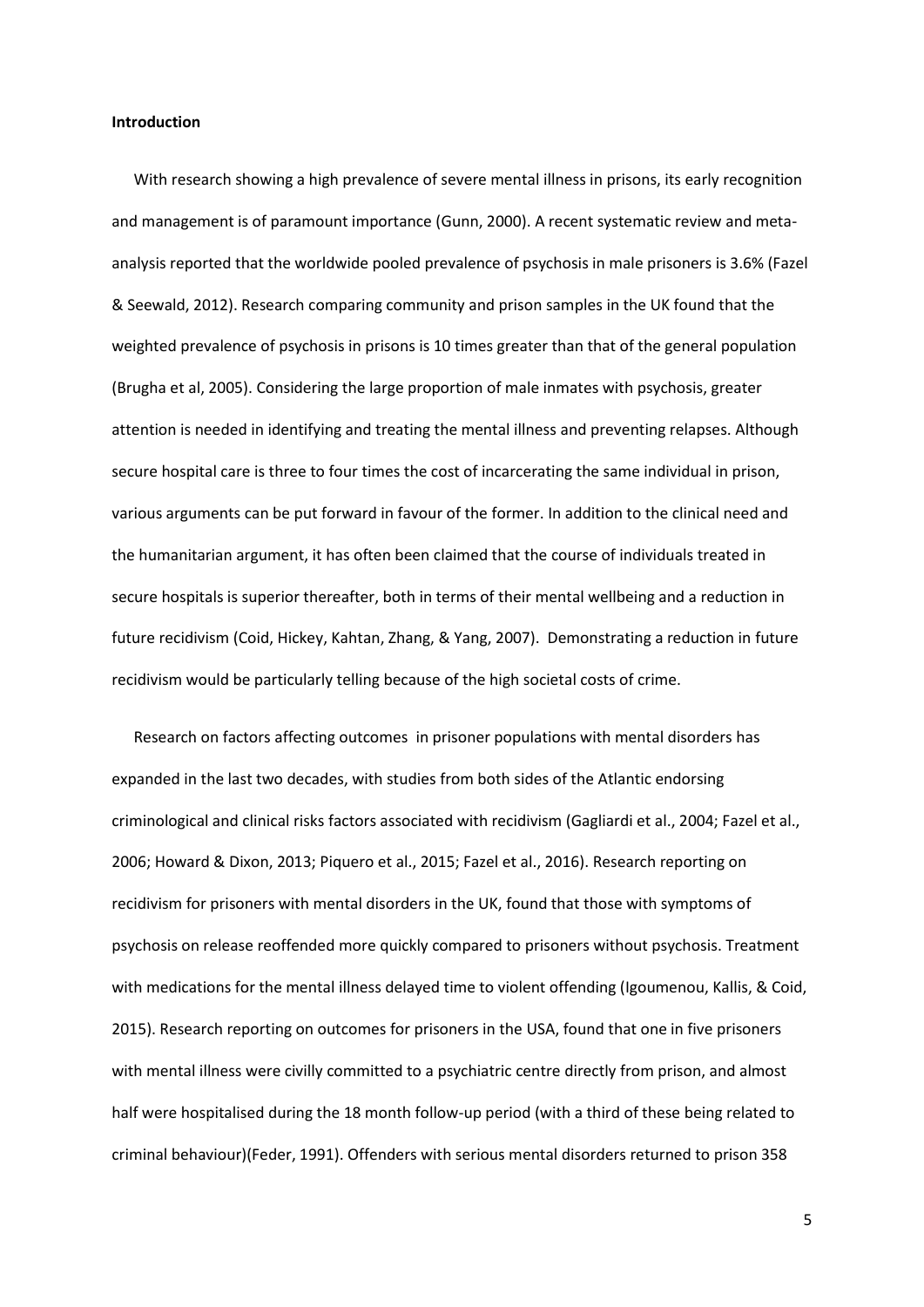days sooner than prisoners without a mental disorder (Cloyes et al., 2010). Moreover, those with a co-occurring psychiatric and substance use disorder presented with a substantially higher risk of multiple incarcerations over a 6-year period compared to prisoners with psychiatric disorders alone or substance use disorders alone (Baillargeon et al., 2010).

Research investigating recidivism rates for offenders with mental disorders discharged from Medium Secure Units (MSU), has shown that approximately 15% are convicted for a new offence within two years of discharge (Maden, Scott, Burnett, Lewis, & Skapinakis, 2004), while 1 in 8 men are reconvicted of a grave offence within 6 years of discharge (Coid, Hickey, Kahtan, Zhang, & Yang, 2007). Almost half (49%) of patients discharged from one MSU were reconvicted within 20 years of follow-up and 38% were readmitted to secure hospitals (Davies, Clarke, Hollin, & Duggan, 2007). It is worth noting that nearly half of the patients discharged from MSUs, either to the community or prisons, had a serious mental illness and one third a diagnosis of schizophrenia (Doyle et al., 2014). Identified predictors of risk were younger age, early onset offending, and a comorbid or primary diagnosis of personality disorder. Longer inpatient stay and restrictions on discharge were protective (Coid, Hickey, Kahtan, Zhang, & Yang, 2007).

Research that directly compares the course for prisoners and patients after they leave prison and hospital respectively has been sparse. Research on offenders found not guilty by reason of insanity (NGRI) found that they spent significantly less time in the hospital compared to the time prisoners were incarcerated for, but were just as likely to be rearrested and more likely to be re-hospitalised after discharge (Pasewark, Pantle, & Steadman, 1982). Specific groups of offenders have also been studied with regard to the impact of hospitalisation or prison on their reoffending rate. The reconviction rate for a sexual offence for mentally disordered sex offenders discharged from hospital in the first five years was 15%, compared to 25% for sex offenders released from prisons (Sturgeon & Taylor, 1980). Research comparing outcomes for violent mentally disordered offenders in prisons and in hospitals found that those in prison spent almost twice as long incarcerated and they were at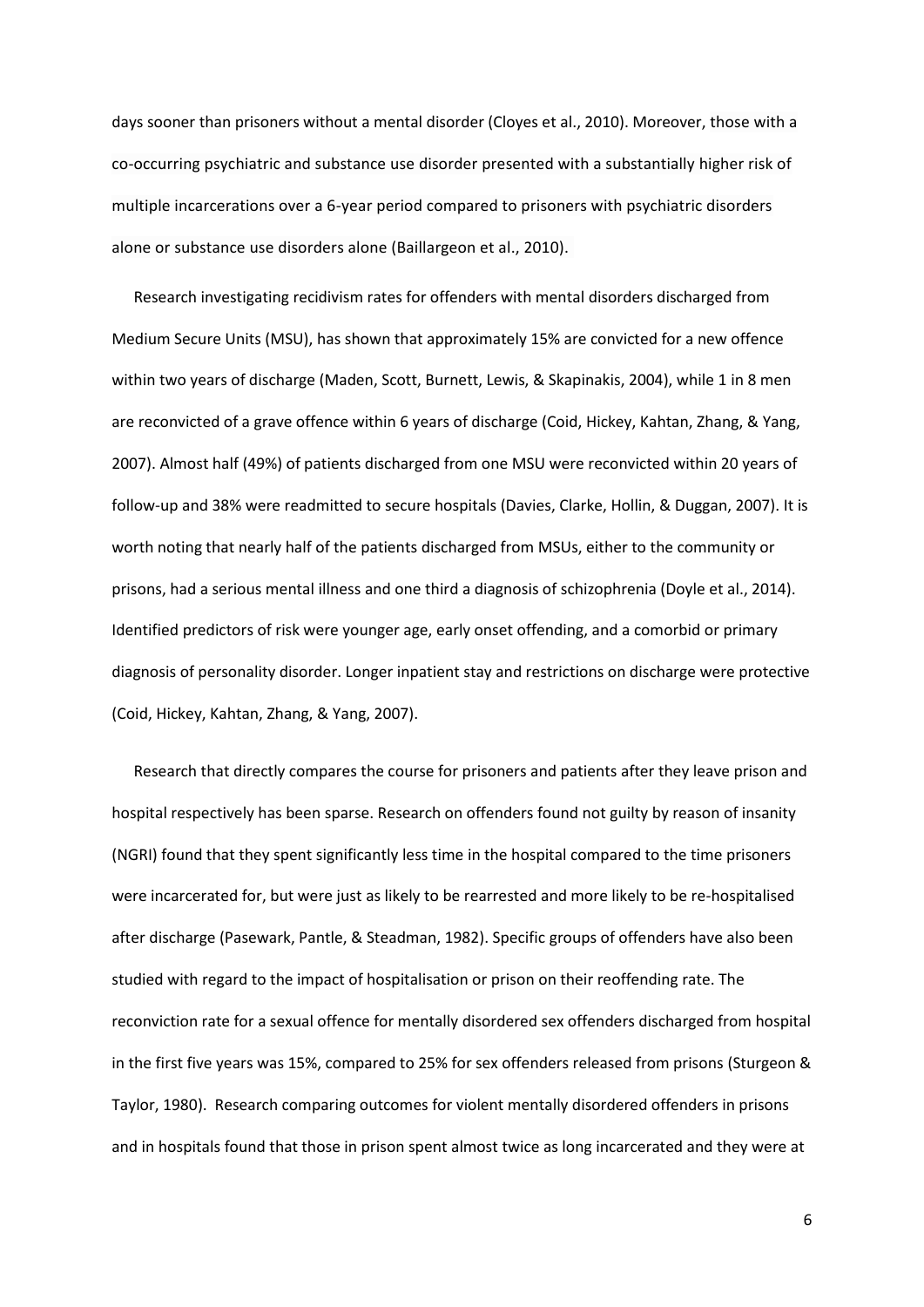higher risk of being reconvicted for violence post-release (Nilsson, Wallinius, Gustavson, Anckarsater, & Kerekes, 2011). A recent systematic review compared studies reporting on reoffending rates of released prisoners with studies reporting on reoffending rates among discharged forensic psychiatric patients and concluded that rates for prisoner reoffending were higher than respective rates for forensic psychiatric patients (Fazel, Fiminska, Cocks, & Coid, 2016). Importantly, research has shown that the benefits from hospital treatment were lost when mentally disordered prisoners were transferred back to prison and that they had the poorest outcomes regarding re-arrest, time to re-arrest, and re-hospitalisation. Such findings advocate the need for mentally disordered offenders to be treated and discharged from psychiatric hospitals (Silver, Cohen, & Spodak, 1989).

In summary, research has indicated that mentally disordered offenders who are managed in hospital have shorter duration of incarceration (Nilsson, Wallinius, Gustavson, Anckarsater, & Kerekes, 2011; Pasewark, Pantle, & Steadman, 1982), subject to recurrent hospitalisation and less offending after discharge (Sturgeon & Taylor, 1980; Fazel, Fiminska, Cocks, & Coid, 2016) than a comparison group of prisoners. Reconviction after discharge in those treated in hospital is associated with the same criminological factors (past criminal record and age) as if managed by the prison system. However, we note that the majority of the studies published are North American, leaving the rest of the world unrepresented and none provided adequate matching for diagnoses. Here, we present a study from the UK investigating whether there is a difference on likelihood of reoffending and on time to reoffending (first reconviction) between released prisoners with a diagnosis of psychosis and a matched sample of discharged hospitalised patients with a diagnosis of psychosis. We aimed to investigate: 1) whether released prisoners with psychosis were more likely to reoffend and 2) reoffend more quickly compared to their matched patients with psychosis that were discharged from hospital.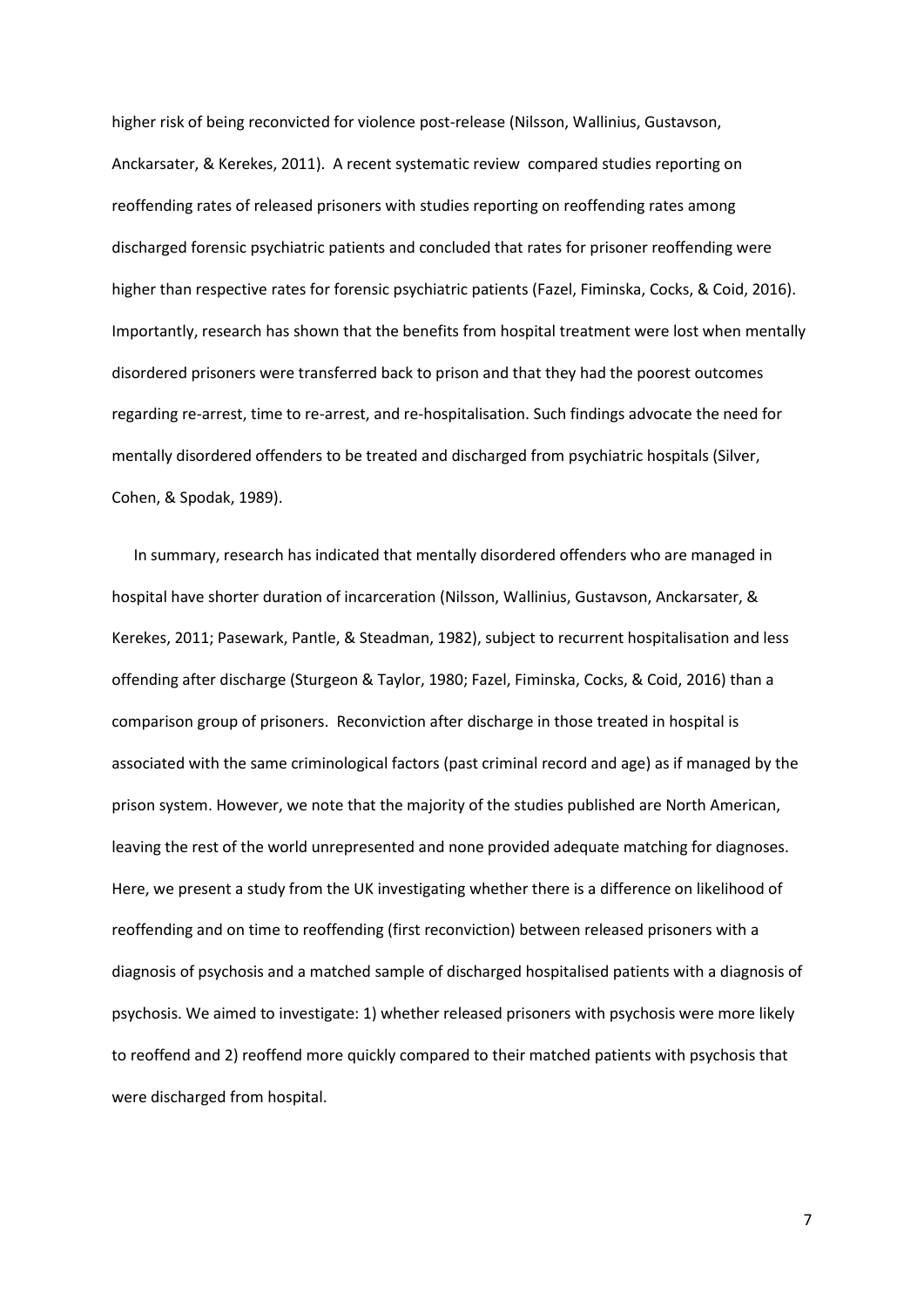#### **Methods**

**Sample.** The prisoner data was sampled from the Prisoner Cohort Study (PCS), which was commissioned by the Home Office of England and Wales (Coid et al., 2009; Coid et al., 2011).This was a prospective study of 1353 male prisoners, considered to be at increased risk of reoffending, that were released from prisons between 14 November 2002 and 7 October 2005. The aim of the PCS was to assess the predictive value of clinical and risk assessment measures for criminality. The patient sample was drawn from the Partnerships in Care Research database comprising 935 patients discharged from four independent medium secure hospitals in England and Wales from 1992.

### *Table 1 about here*

Our initial sample (pre-matching) included 133 prison cases (PCS sample) that were male, had a diagnosis of a psychotic illness and at least one 'grave' offence in their criminal history (Table 1), and 884 psychiatric inpatient cases (PIC sample) that were male and had a diagnosis of a psychotic illness. Psychotic illness was assessed using the respective DSM-IV criteria for Schizophrenia and Other Psychotic Disorders Class (First, Spitzer, Gibbon, & Williams, 1997) in the PCS. The PIC sample had a clinical diagnosis of a psychotic illness (schizophrenia, delusional disorder, schizophrenia-like psychotic disorder) by a consultant psychiatrist using the ICD-10 criteria (World Health Organisation, 1992). From the PIC cases only 474 had a grave offence in their criminal history (Table 1), as documented in the Offenders Index/ PNC record. Matching to the PCS sample was therefore from this pool of 474 cases.

Both cohort studies received approval from a Research Ethics Committee. The PCS was approved South East Multi-Centre Research Ethic Committee (Reference Number: 01/01/101). The PIC was approved by the School of Psychology, Cardiff University Research Ethics Committee (Reference MRO/AHT). Participants from the PCS gave written consent for the clinical interview, and inspection of their criminal records.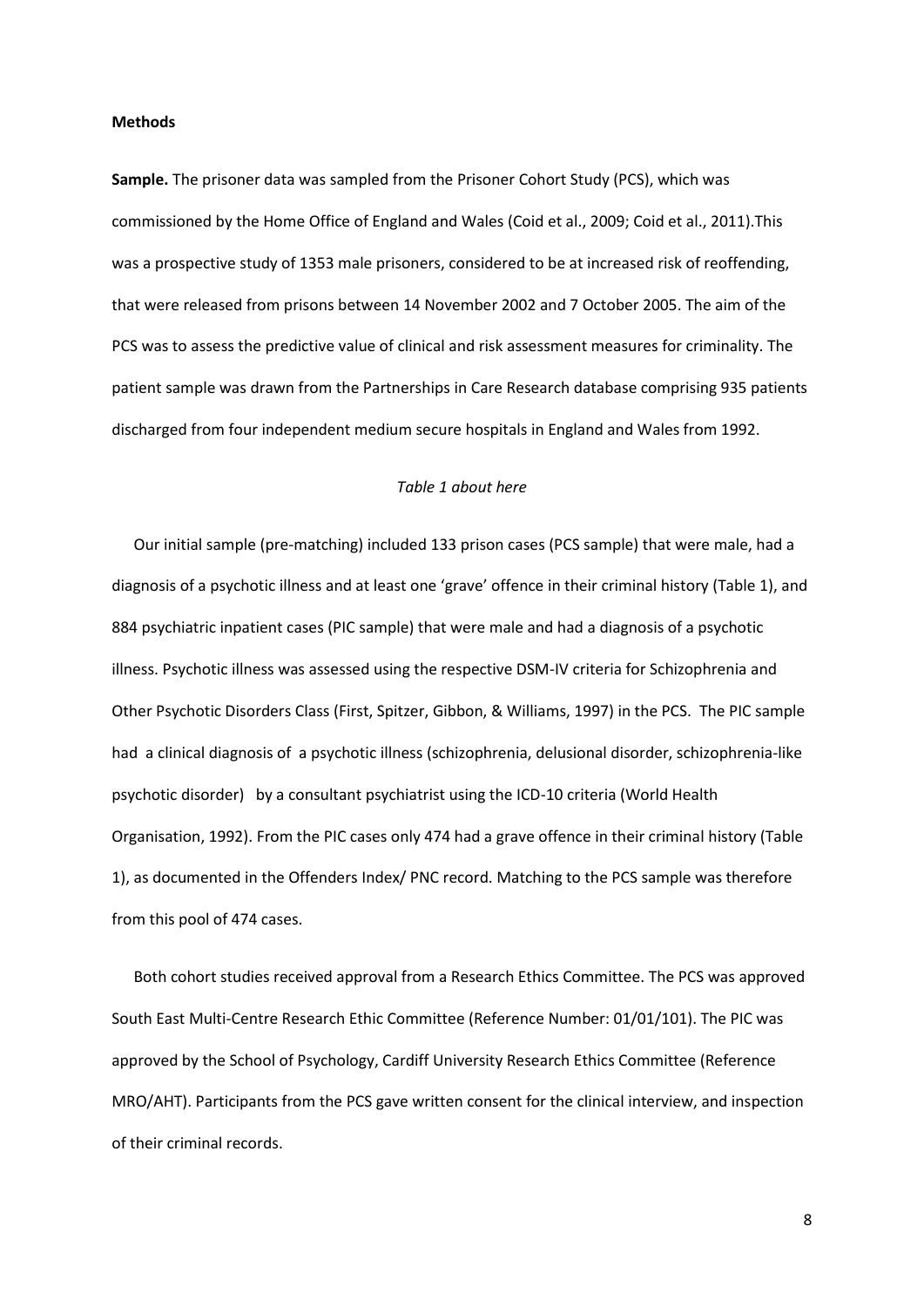**Matching strategy.** All participants were males that had a diagnosis of a psychotic illness (inclusion criteria). The data were matched on two variables: criminal history and age at discharge or release.

#### *Criminal history score*

Table 1 summarises the approach we took with regards to defining 'Grave' offending (Coid, Hickey, Kahtan, Zhang, & Yang, 2007).We used the same offence categories when considering reconviction as an outcome.

For matching purposes, the 'Criminal History Score' was measured by the following index as either moderate (total score 0) or severe (total score 1, 2 or 3):

- age first conviction; score 1 if <17 years;
- convictions for grave offences or ABH/assault including current offence; score 1 if >6;
- convictions for non-grave offences; score 1 if >15.

Therefore, criminal history was considered to be 'Severe' if any of the three conditions above were met and the total score on the scale is 1, 2 or 3. We were able to demonstrate that for the databases included this simple criminality index has validity against three of the risk assessment gold standards; the Offender Group Reconviction Scale (OGRS) (Copas & Marshall, 1998)], the HCR-20H (Webster, Douglas, Eaves, & Hart, 1997)and the Psychopathy Checklist Revised (PCL-R)(Hare, 1991) scores.

To be specific, we used Analysis of Variance (ANOVA) to investigate whether our simple criminality index had validity against OGRS, HCR-20H and PCL-R. Based on reasonable cut-offs for age of first conviction and total number of convictions for grave offences we identified the optimal combination of cut-offs. We chose the best combination based on maximisation of the difference between mean OGRS, HCR-20H and PCL-R score in each criminality index category (see Appendix 1).

### *Age at discharge or release*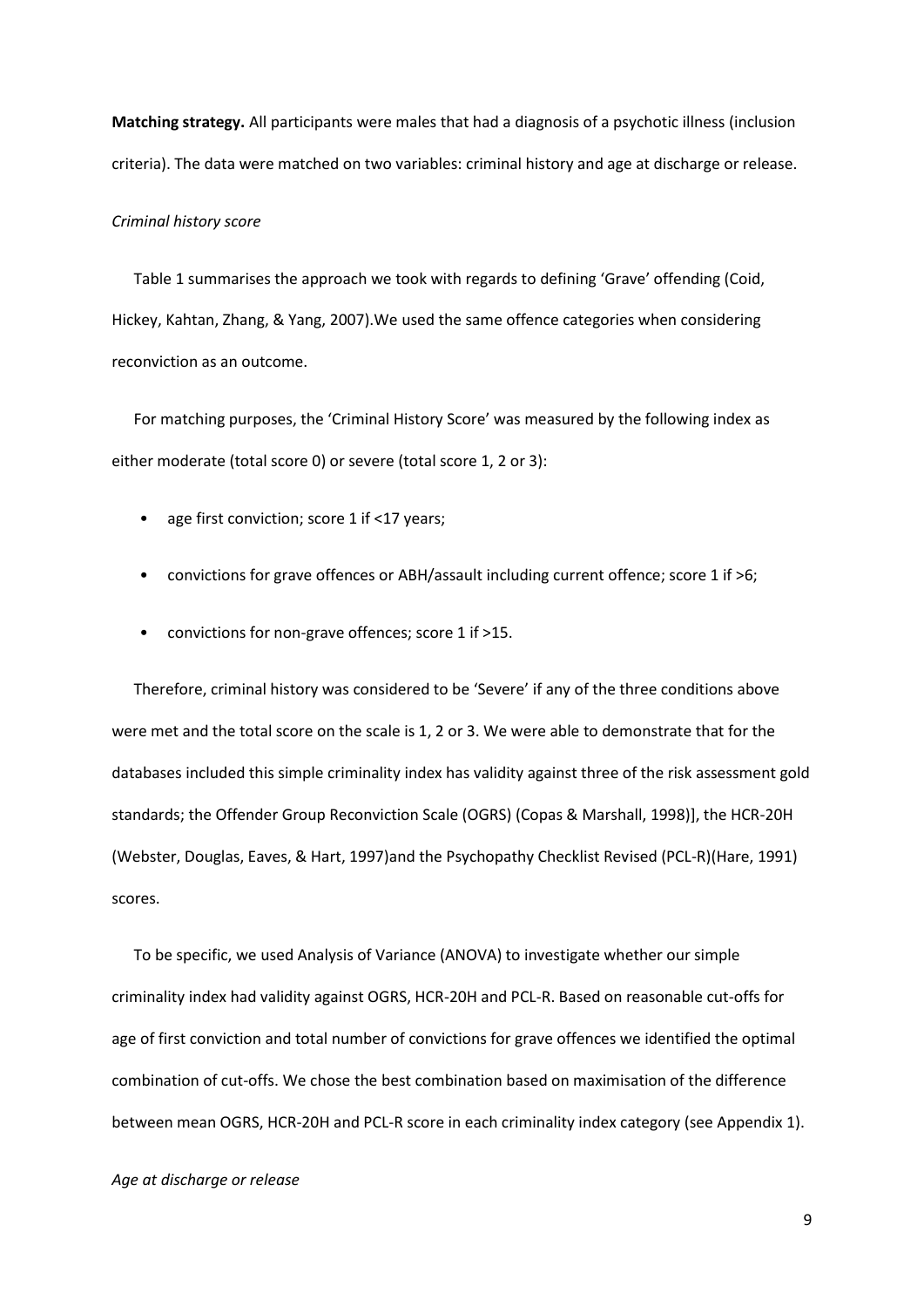We created five age bands: 18-23 years, 24-29 years, 30-35 years, 36-41 years, >41 years. We used these age bands for matching.

Using these two variables, 'Criminal History Score' and 'Age', we were able to match 124 of the 133 prison cases with hospital 'controls'. We therefore included 124 matched pairs in our analysis.

**Statistical analysis.** Data analysis was completed using STATA version 14 (STATACorp, 2015). To take matching into consideration, we used multilevel logistic regression when testing associations between the group differences (prison versus hospital as reference) and multilevel survival analysis when testing for group differences regarding median time to different types of offences. We used multilevel mixed effects parametric survival analysis (mestreg command in STATA 14 that allows to combine multilevel modeling with the parametric analysis of survival-time outcomes) with a Weibull distribution.

Subsequently, using multilevel survival analysis, we estimated the hazard ratios using the 'Group' covariate only. We then estimated the hazard ratios using the 'Group' and the 'Age' covariates. In the third step we estimated the hazard ratios using the 'Group' and the 'Criminal History Score' covariates. Finally, we included all covariates simultaneously in the same model, to control for all matching variables (Bland & Altman, 1994; Sjolander & Greenland, 2013).

We performed sensitivity analysis where we took into consideration the length of stay in prison for the PCS cases or hospital for the PIC cases. As the length of stay was not significantly associated with time to any future offending, we do not include the sensitivity analysis results in this paper. The median length of stay in prison was 129.98 weeks (IQR=125.67), whilst the median length of stay in hospital was 26.5 weeks (IQR=64).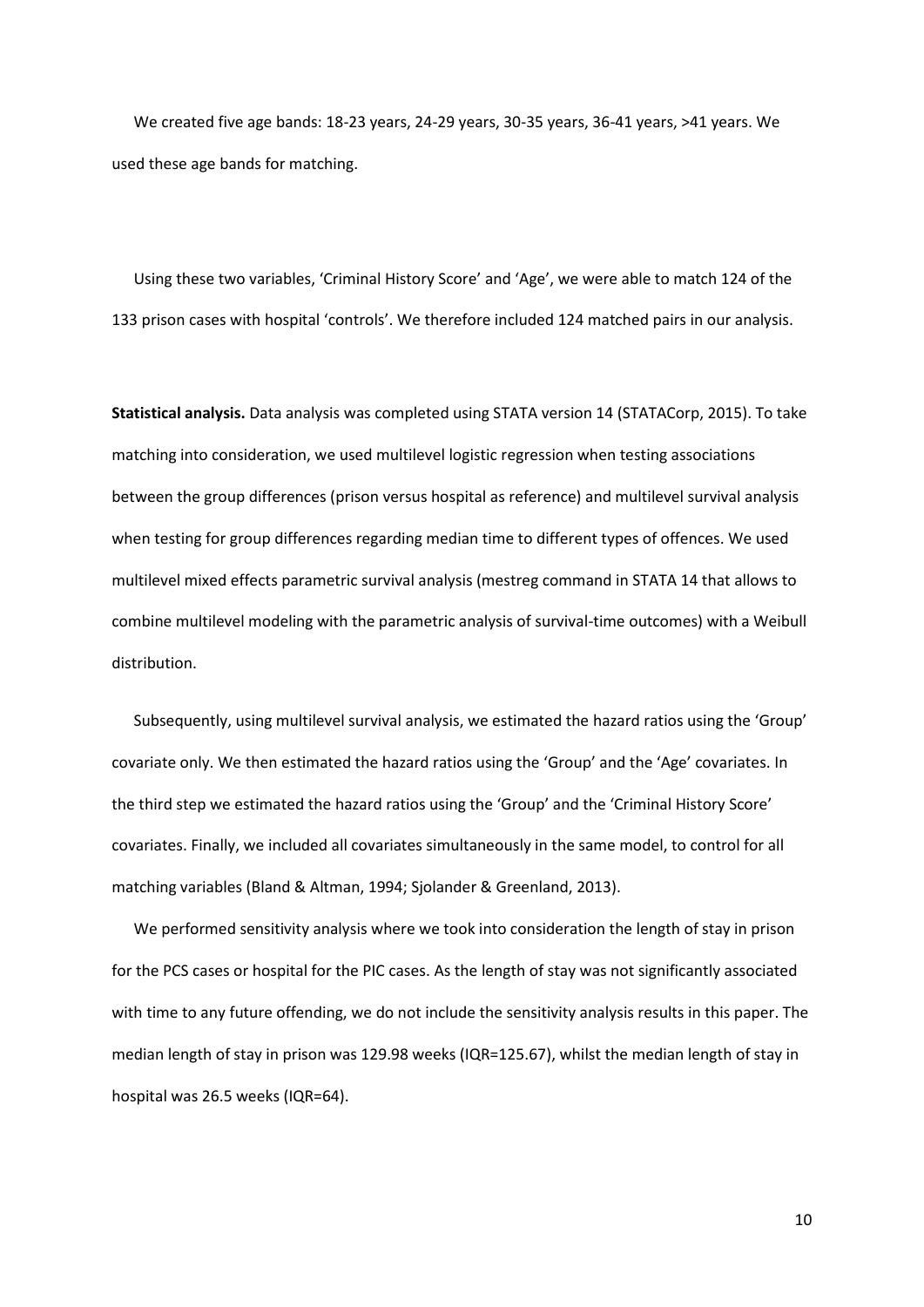### **Results**

Our analysis included 124 matched pairs of adult males with psychosis; the cases were prisoners (PCS) and the controls hospital admissions (PIC). Half of the sample were individuals between 18 and 29 years old (n=124, 50.00%), 52 individuals (20.97%) were between 30 and 35 years old, 42 (16.94%) between 36 and 41 years old and 30 individuals (12.10%) above the age of 41.

The majority of the participants in both groups had committed their first offence prior to the age of 17 (n=80, 64.52% for prison cases and n=83, 66.94% for hospital controls). The majority had a 'Severe Criminal History Score' (n=96 from each group, 77.42%). Table 2 shows baseline characteristics of both populations.

### *Table 2 about here*

Table 3 shows the comparisons between cases (prison) and controls (hospital) for different outcomes (conviction for: any offence, grave, violent, acquisitive and "other" offences). As only two male prisoners committed arson, we could not perform analysis for that category of outcome. Prison cases were more likely to commit offences for categories "any offence" and "other" offence within a given period of time (1, 2 or 3 years). Prison cases were also more likely to commit at least one acquisitive offence within 3 years of release from prison. Regarding grave and violent convictions, there were no statistically significant results when investigated differences between prison cases and hospital controls.

### *Table 3 about here*

### *Prison vs hospital cases and time to reoffending*

Males with psychosis released from prison had a proportionally higher hazard of reoffending at any given point in time than their matched controls discharged from hospital (Figure 1 shows the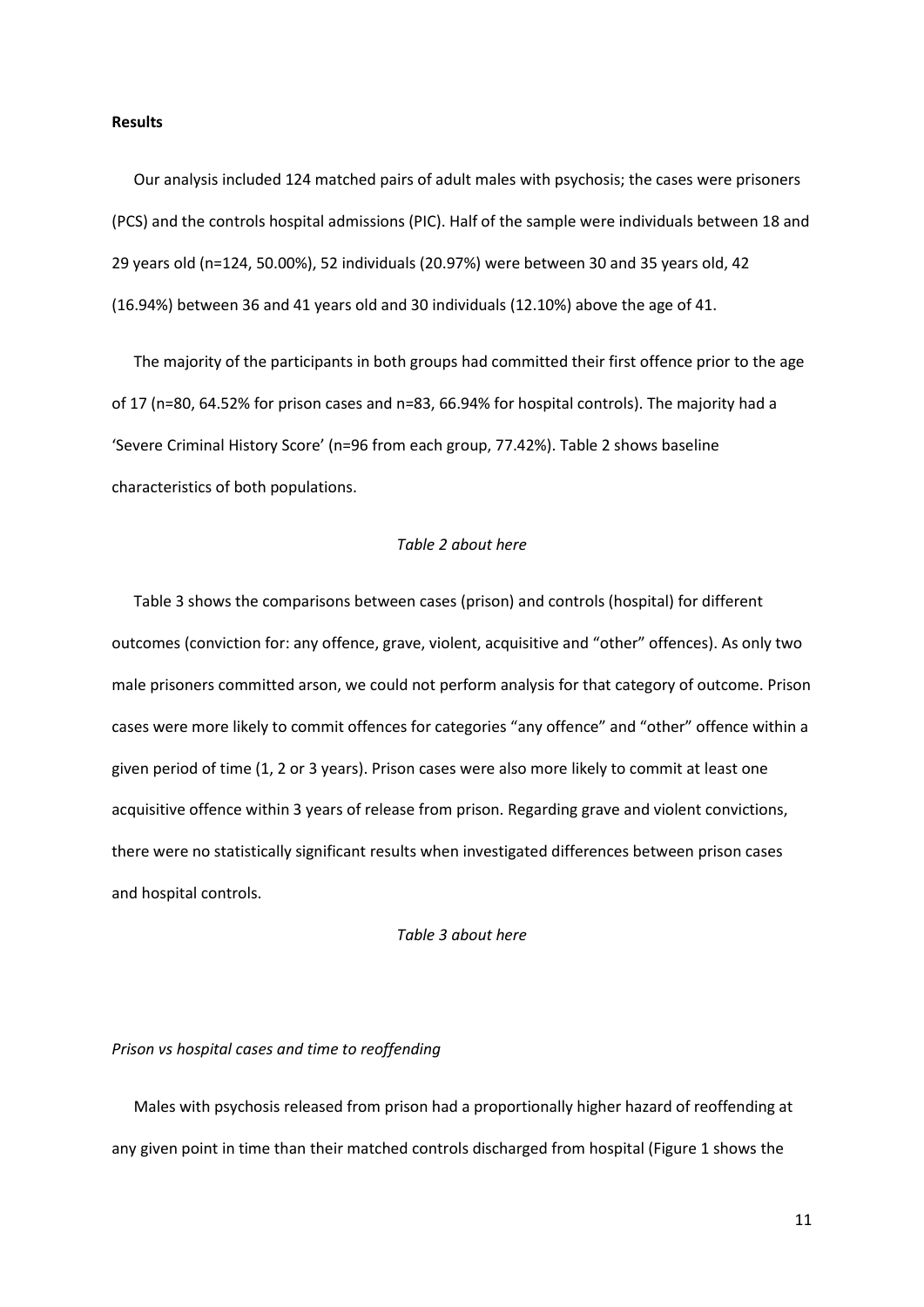pattern of reoffending rate over time in the two groups). This finding is applicable to any offending, violent and acquisitive offending as well as offending that falls outside the definitions of violent, acquisitive and sexual offending (Table 3).

# *Table 4 about here*

In particular we found that males with psychosis released from prisons had a hazard of reoffending nearly 3 times the one of their matched controls with psychosis discharged from hospitals. The hazard estimate for violent offending is 2.01 (95% CI=1.22,3.32, P<0.001), while the respective estimate for acquisitive offending is 2.68 (95% CI=1.66,4.32, P<0.001) and for non-violent, non-sexual, non-acquisitive offending is 3.78 (95% CI=2.47,5.78, P<0.001). Group participation (prison vs hospital) was not associated with time to sexual offending.

The results remained significant after adjustments for the matching covariates 'Age' and 'Criminal History Score'.

## **Discussion**

These data demonstrate that in a sample of 124 matched pairs of adult male offenders with psychosis, recidivism rates and hazard estimates differed subject to whether the offenders were released from prison or were discharged from a psychiatric hospital. In particular we found that prison cases were more likely than hospital controls to commit "any offence" within a given period of time (1, 2 or 3 years). They were also more likely to commit offences that fall outside the definitions of "violent", "acquisitive" and "sexual offending" within a given period of time (1, 2 or 3 years), and more likely to commit an "acquisitive offence" within 3 years of release from prison. Our data also highlighted group differences with regard to hazard estimates for time to different type of offences, in particular "any offence", "violence", "acquisitive offences", and "other" offences.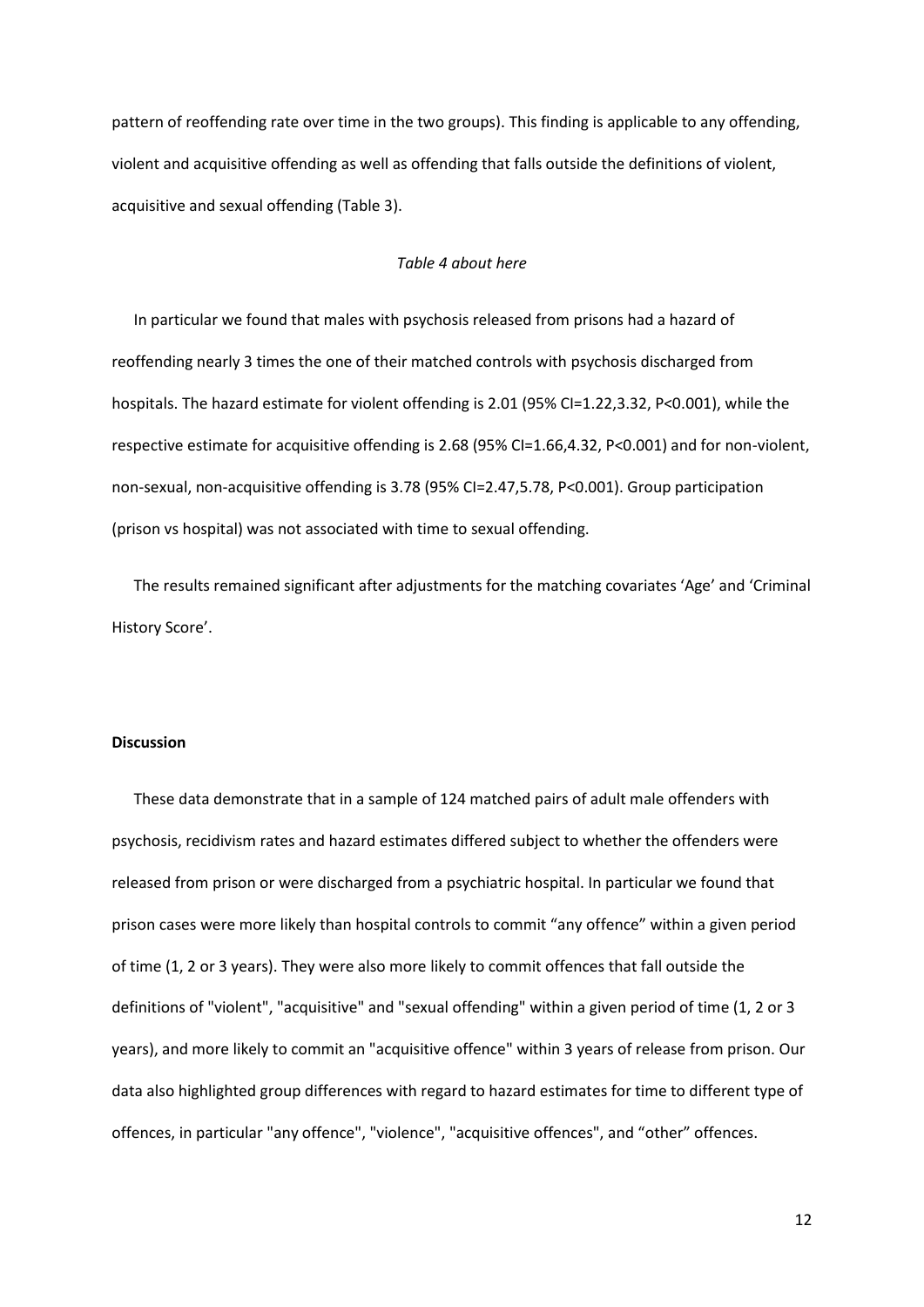Research comparing the course of offenders with severe mental illness discharged from hospitals or released from prison is sparse. Of limited relevance are studies comparing the outcome for prisoners with and without mental illness. We have already referred to the Feder (1991) comparison of the post-discharge careers of 147 mentally ill offenders with a comparison sample of 400 prisoners released from the same prison (Feder, 1991). In contrast to our findings, she found little difference in the rates of re-arrest (64% for the mentally ill and 60% for the non-mentally ill) or in the rates of re-incarceration (36% for the mentally ill and 42% for the non-mentally ill) over the 18 month follow-up period. As identified by the author though, this study was flawed because of its mode of ascertainment (the mentally ill sample relied on them being identified by correctional officers) and the lack of information on the nature of mental disorder. In contrast, our study apart from providing a diagnosis of psychosis based on clinical interviews uses a matched sample of male prisoners with psychosis to ascertain whether the environment (prison versus hospital) plays a role over and above the diagnosis of psychosis on recidivism.

More recently, our team published a paper from the PCS sample, comparing prisoners with and without mental illness regarding time to reoffending (Igoumenou, Kallis, & Coid, 2015). This study has shown that prisoners with current symptoms of psychosis at the time of their release reoffend more quickly following release compared to prisoners without psychosis. The present study suggests that it is not only the diagnosis of psychosis that impacts on the time to reoffending but also whether it is managed in prisons or specialist hospitals.

There are a number of possible explanations to account for this marked difference in the subsequent criminal careers of these two matched groups. An obvious candidate is that the care in the hospitals was superior to that in prisons as they are better resourced with suitably trained staff. In our sample, only 53.7% of prisoners with schizophrenia reported receiving treatment with medications whilst in prison. This could be due to psychosis not been detected during the initial prison screening for mental disorder, lack of in-reach mental health resources and also lack of the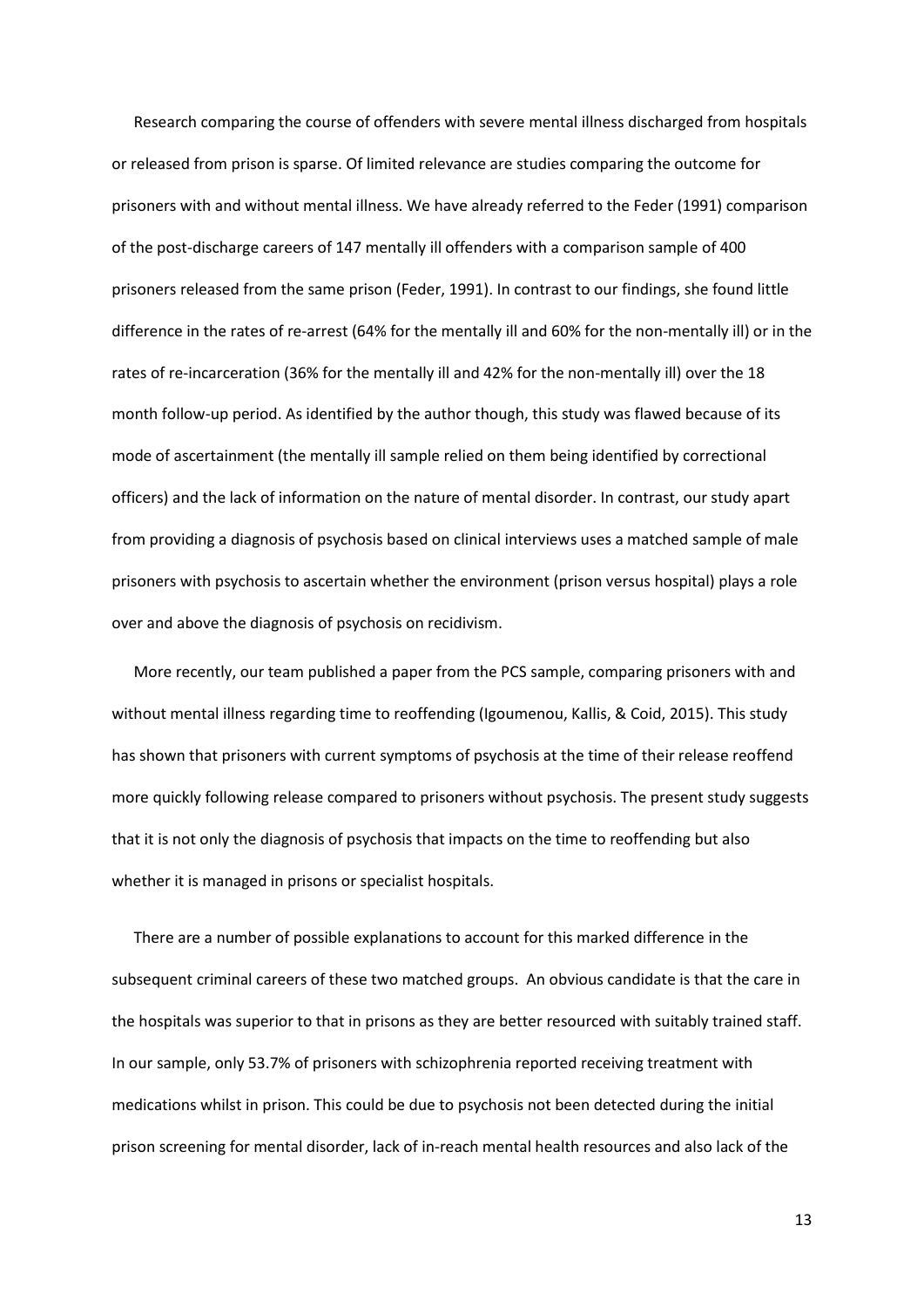safeguards of the Mental Health Act regarding treatments. It is unarguably worrying that nearly half of the prisoners identified by research interviews as having schizophrenia were not receiving treatment during their incarceration. Alongside advantages in treatment of mental illness, detained patients in England and Wales are subject to the Care Programme Approach with mandatory monitoring and extensive support once they are in the community. Offenders released from prison are not provided with an equivalent level of care receiving with research indicating that less than a quarter of prisoners with psychosis will be receiving community mental health input post release (Meltzer et al., 2002; Senior et al., 2013). In addition, prisoners may be released to the same stressful environments that contributed to their offending or triggered relapse of their mental illness (including homelessness, substance misuse, and abusive relationships) and/or are released to hostels that may not adequately address their mental health needs. Lack of support and risk enhancing social circumstances can lead among other things to discontinuation of medications and relapse. Research has demonstrated the association between untreated schizophrenia and violence through emergence of positive psychotic symptoms and the protective role of treatment on both recidivism and time to reoffending (Igoumenou, Kallis, & Coid, 2015; Keers, Ullrich, Destavola, & Coid, 2014).

With a high prevalence of psychosis in male prisoners (3.6%) greater attention is needed in identifying and treating the mental illness and preventing future relapses, especially as they can be associated with reoffending (Fazel & Seewald, 2012; Brugha et al., 2005; Nilsson, Wallinius, Gustavson, Anckarsater, & Kerekes, 2011; Keers, Ullrich, Destavola, & Coid, 2014). Despite the initiative from the Department of Health to transfer mentally ill prisoners to secure hospitals and discharge from there (Department of Health, 2001) and the increased provision of secure beds in the UK (Keown, Weich, Bhui, & Scott, 2011), the prevalence of psychosis in prisons remains unchanged (Fazel & Seewald, 2012). Undoubtedly, prison primary care and mental health services should improve, so that mental illness is detected, treated and monitored. Emphasis should also be placed on improving liaison with community mental health and social services in order to keep the illness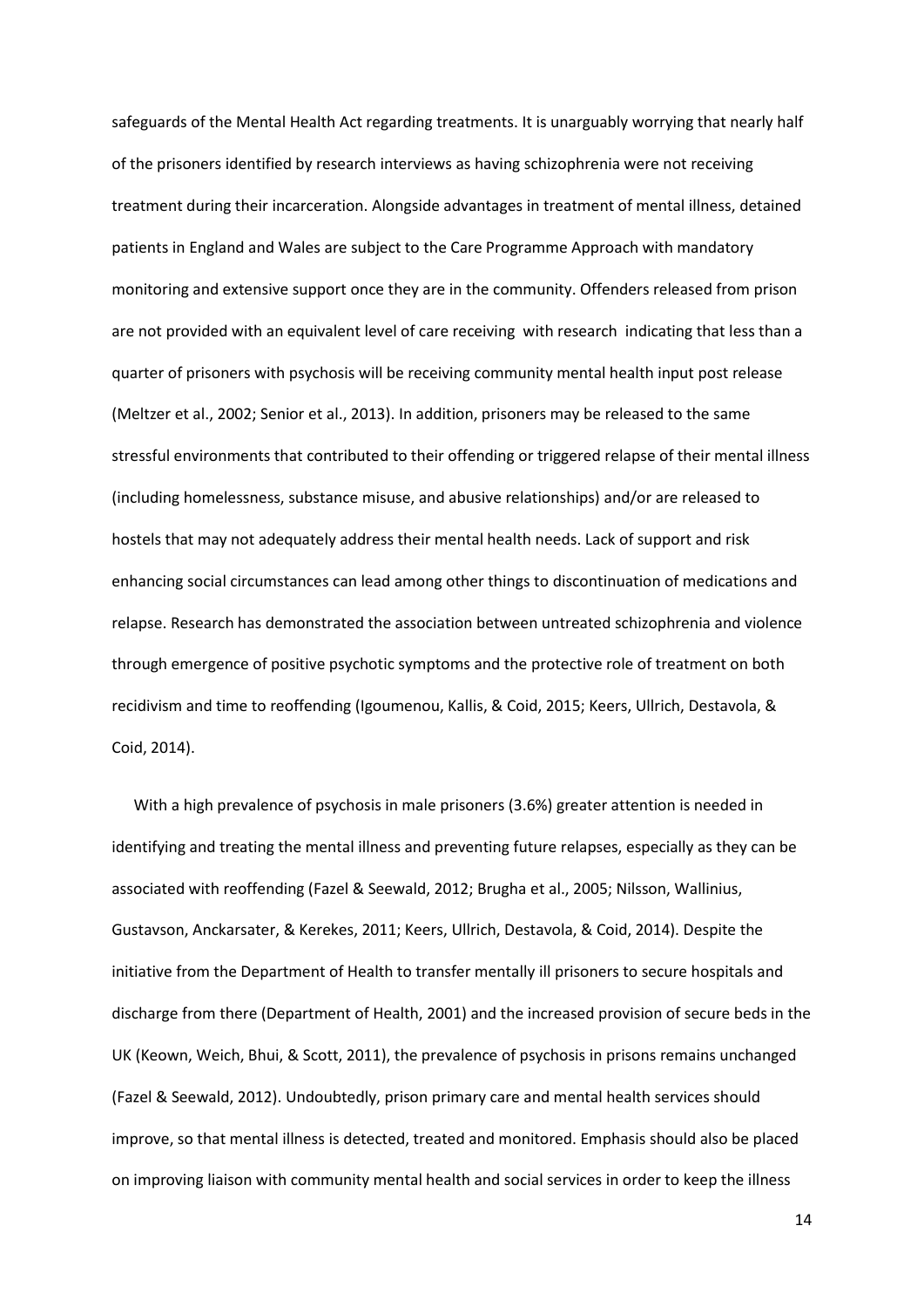under control. Improving evidence based risk assessment tools for prisoners on release (especially easy to use scalable tools specifically designed for prisoners with mental disorders) could improve outcomes for this group of high risk prisoners with psychosis that need linkage to community services.

Our findings however indicate that care in MSUs is superior to imprisonment for male offenders with psychosis, both in terms of prevalence of reconvictions post discharge and in terms of time to reconvictions. Secure psychiatric hospitals are designed to assess, diagnose, treat and monitor mental disorders. They are providing comprehensive aftercare, including the safety and restrictions of the Mental Health Act. Prisoners with psychosis in prisons cannot benefit from the provisions of the Mental Health Act.

### *Strengths and Limitations*

This study is the first one in the UK that reports on 124 matched pairs of adult males with psychosis (schizophrenia or delusional disorder); the cases were prisoners (PCS) and the controls hospital admissions (PIC). By using sophisticated analysis approach such as the multilevel regression modelling, we have taken into consideration unobserved heterogeneity between matched pairs and simultaneously controlled for important confounding variables.

Our study is not without limitations. Firstly, the definition of the offence categories (Table 1) varies largely between countries and even between researchers within a country. This can affect the generalisability of our results. In a meta-analysis paper, Yang and colleagues demonstrated that about 25% or more variation in the efficacy of risk assessment tools was attributable among other factors to the differing definitions of violence outcome across studies (Yang, Wong, & Coid, 2010).

Some of the differences between the two matched groups we examined using multilevel logistic regression analysis could be non-significant because of small numbers of offenders (rare event). For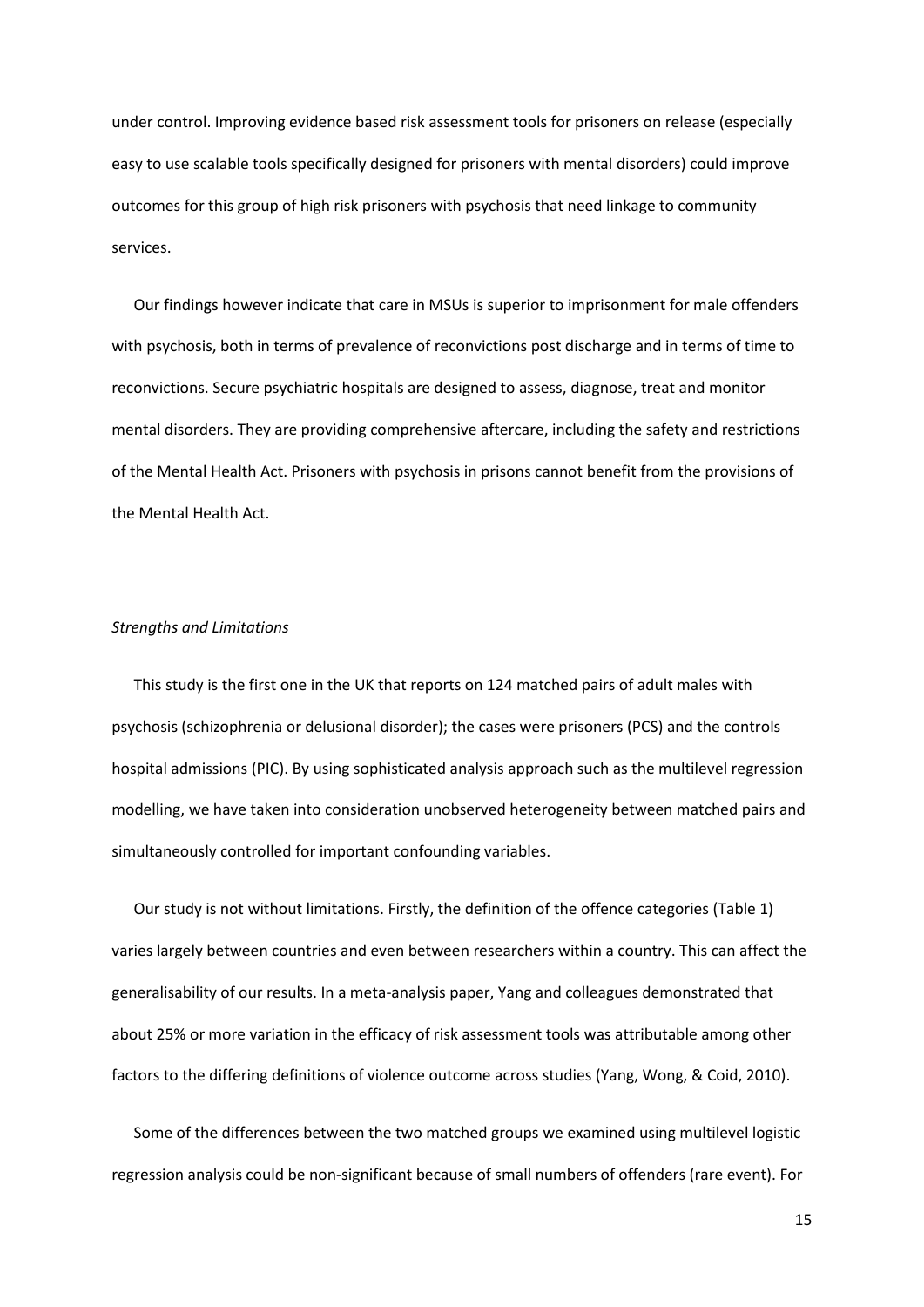example, for grave and violent convictions, there were no statistically significant results when investigated differences between prison cases and hospital controls. This could be due to using only reconvictions as outcome, which leaves out the large number of offences that were committed but did not result in formal convictions. This especially may be the case for those who are designated as patients post-release and are less likely to be convicted for offences committed (Davies, Clarke, Hollin, & Duggan, 2007). Future research should include both convictions and self-reported offending where possible.

Importantly, the design of our study is not without implications on the outcome. Although we chose our sample based on the diagnosis of a psychotic illness, this included schizophrenia, delusional disorder and other schizophrenia-like psychosis. Our samples are not matched on specific diagnosis and this may have unaccounted impact on our results. More importantly, we did not have any consistent indicators of severity of illness. It is therefore quite possible that the hospital sample experiences more prominent symptoms and greater illness severity, hence treated in a hospital setting and possibly being more carefully monitored on release. Similarly, we matched only on age and 'criminal history score' and there maybe unaccounted risk factors and residual confounding affecting our results, such as comorbidities (the prison population has higher proportions of identified comorbid diagnoses such as personality disorders or conditions related to drug and alcohol misuse) or socio-demographic factors (ethnicity, education) associated with reoffending .

Lastly, details of the post-discharge or post-release management of our participants were not available. We anticipate that all patients discharged from hospitals were subjected to the Care Programme Approach (CPA). The CPA mandates that the patients are subject to package of care including regular reviews by their clinical team (including Care Coordinator, Social Worker and Consultant Psychiatrist) focusing not only on their mental state but also on risk prediction and management. Reality is more complex for prisoners with mental health diagnoses, as it is not the norm that they are followed up by community mental health services. This design also demands an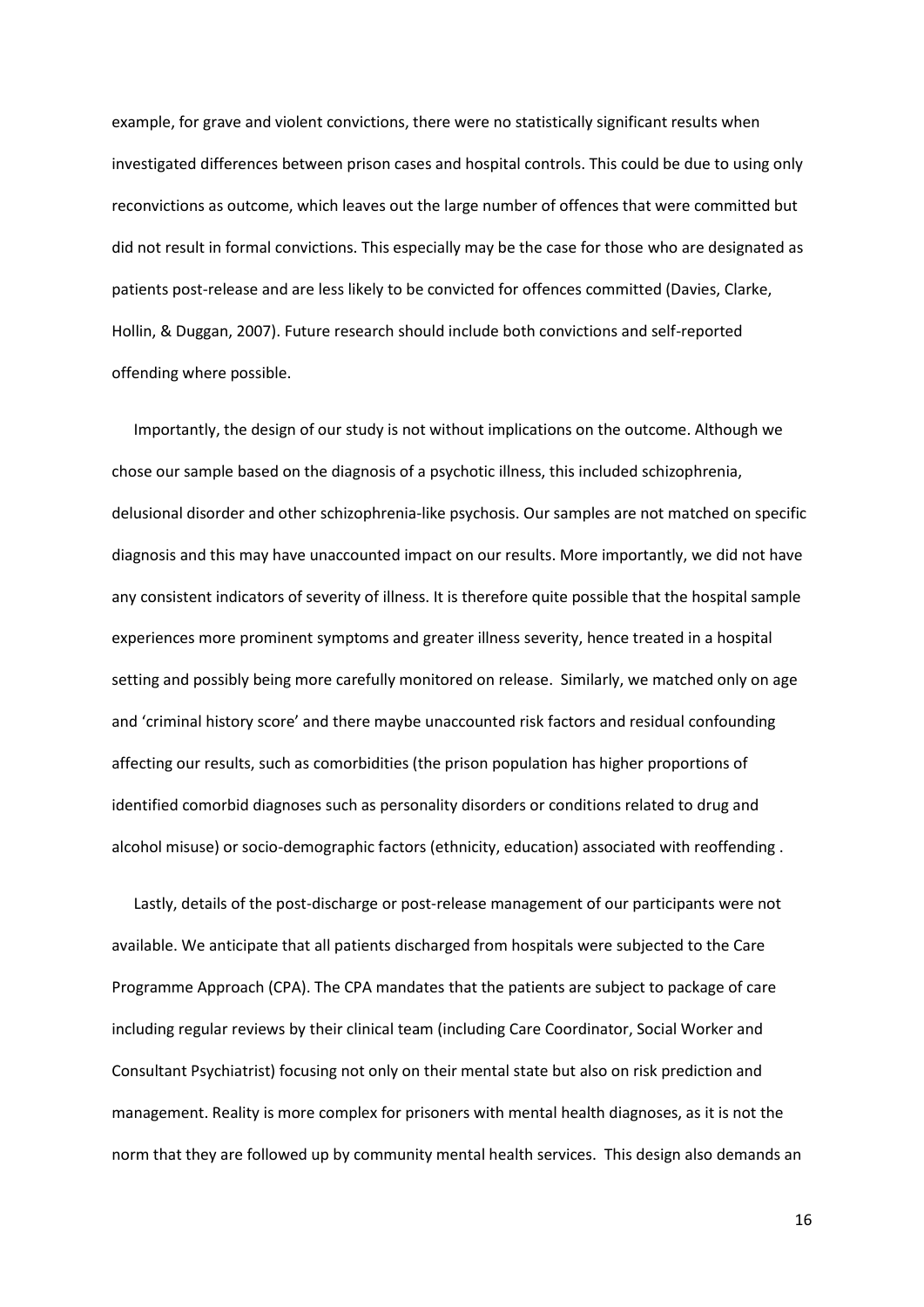economic analysis to determine if the cost benefit from a reduction in the time to re-offence was not offset by the increase in the cost of the hospital provision.

The design of this study has a number of deficits; e.g. a retrospective comparison, difficulties in matching, no information about outcomes other than reconvictions. Indeed, the ideal design would require an appropriately diagnosed group of mentally disordered offenders to be randomised to either hospital or prison and then followed-up after release to determine if our findings were sustained. Nonetheless, we believe, that by conducting such an investigation, this would at least provide data to mount a more definitive study.

### **Conclusions**

Despite the Department of Health initiative (Department of Health, 2001) to transfer offenders with mental health problems to hospitals and discharge from there, a large number of prisoners with psychosis are still held in prisons. Our research of a sample of 124 matched pairs of adult male offenders with psychosis indicates that release from prison carries higher risk of future offending and impacts on time to reoffending among prisoners with psychosis. We advocate that in addition to the clinical need and the humanitarian argument, offenders with psychosis should be treated in secure hospitals to reduce future recidivism.

## **List of abbreviations**

ANOVA= Analysis of Variance

HCR-20H= Historical Clinical Risk Management- 20

OGRS= Offender Group Reconviction Scale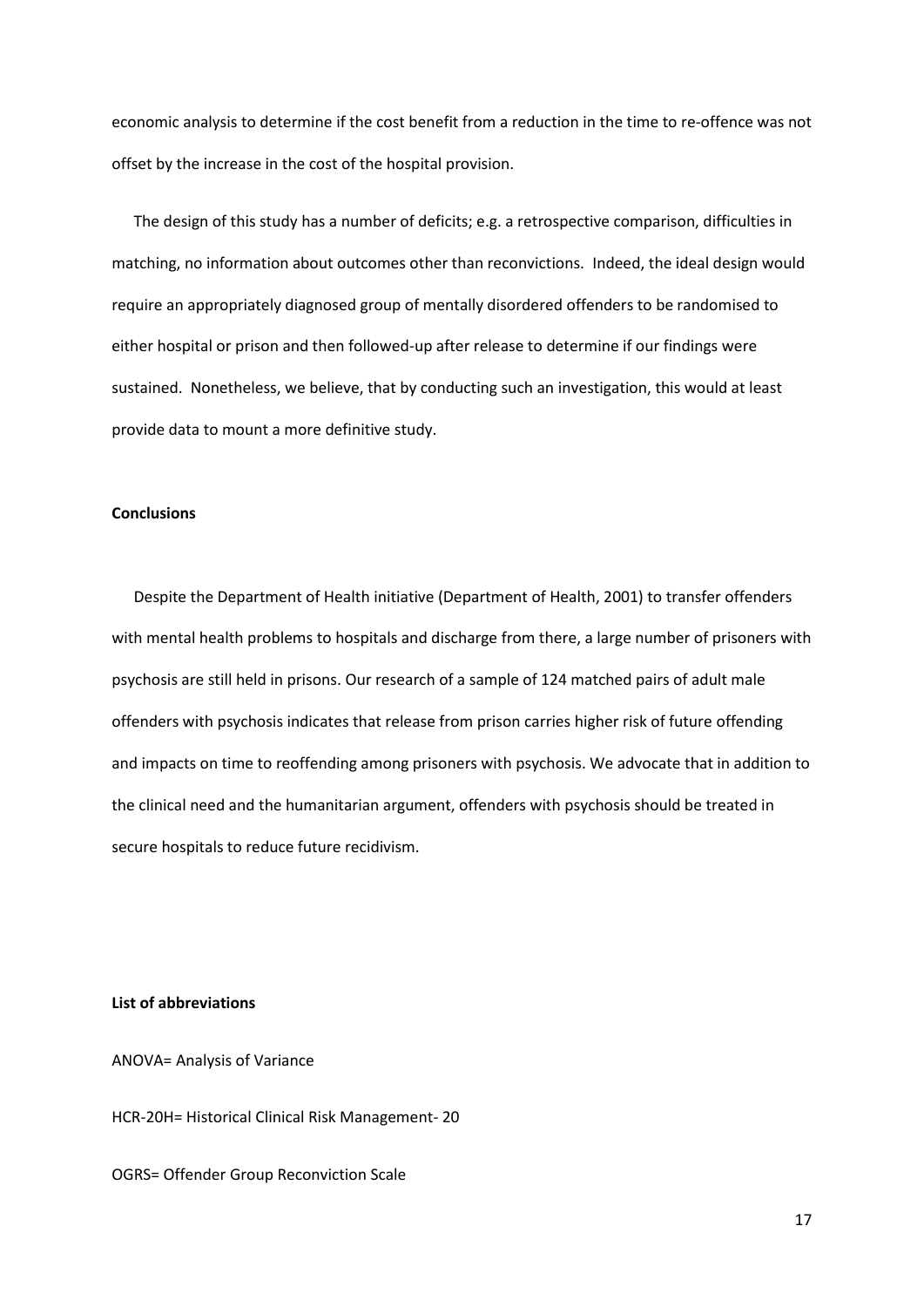PCS= Prisoner Cohort Study

PCL-R= Psychopathy Checklist Revised

PIC= Partnerships in Care study

PNC= Police National Computer

DSM-IV= Diagnostic and Statistical Manual for Mental Disorders (Fourth Edition)

ICD-10= International Classification of Diseases (10th Revision)

## **Ethics approval and consent to participate**

The PCS was approved South East Multi-Centre Research Ethic Committee (Reference Number: 01/01/101). The PIC was approved by the School of Psychology, Cardiff University Research Ethics Committee (Reference MRO/AHT). Participants from the PCS gave written consent for the clinical interview, and inspection of their criminal records.

## **Funding**

The Prisoner Cohort Study (PCS), which was commissioned by the Home Office of England and Wales and the Partnerships in Care study(PIC)was commissioned by a grant from Partnerships in Care plc.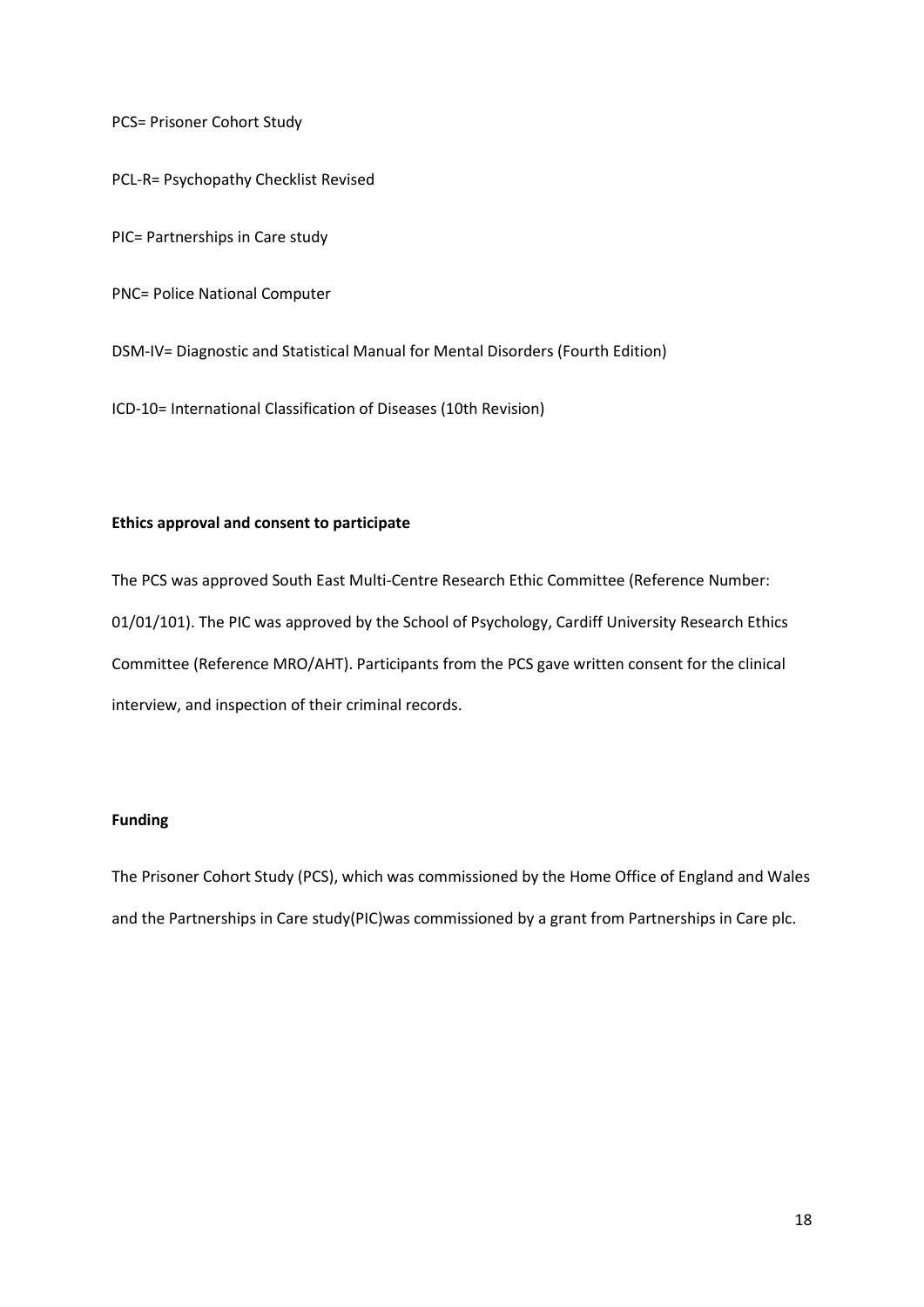## **References**

Baillargeon, J., Penn, J.V., Knight, K., Harzke, A.J., Baillargeon, G., & Becker, E.A. (2010). Risk of Reincarceration Among Prisoners with Co-occurring Severe Mental Illness and Substance Use Disorders. *Adm Policy Ment Health*, 37: 367. https://doi.org/10.1007/s10488-009-0252-9

Bland, J.M., & Altman, D.G. (1994). Matching. *BMJ, 309* (6962), 1128.

- Brugha, T., Singleton, N., Meltzer, H., Bebbington, P., Farrell, M., Jenkins, R., ...Lewis, G. (2005). Psychosis in the community and in prisons: a report from the British National Survey of psychiatric morbidity. *American Journal of Psychiatry, 162*(4), 774-780.
- Cloyes, K. G., Wong, B., Latimer, S., & Abarca, J. (2010). Time to Prison Return for Offenders With Serious Mental Illness Released From Prison: A Survival Analysis. *Criminal Justice and Behavior*, *37*(2), 175–187. https://doi.org/10.1177/0093854809354370
- Coid, J.W., Yang, M., Ullrich, S., Zhang, T.Q., Sizmur, S., Farrington, D., & Rogers, R. (2011). Most items in structured risk assessment instruments do not predict violence. *The Journal of Forensic Psychiatry and Psychology, 22*(1), 3-21.
- Coid, J., Yang, M., Ullrich, S., Zhang, T., Sizmur, S., Roberts, C., ...Rogers, R.D. (2009). Gender differences in structured risk assessment: comparing the accuracy of five instruments. *Journal of Consulting and Clinical Psychology, 77*(2), 337-348.
- Coid, J., Hickey, N., Kahtan, N., Zhang, T., & Yang, M. (2007). Patients discharged from medium secure forensic psychiatry services: reconvictions and risk factors. *British Journal of Psychiatry, 190*, 223-229.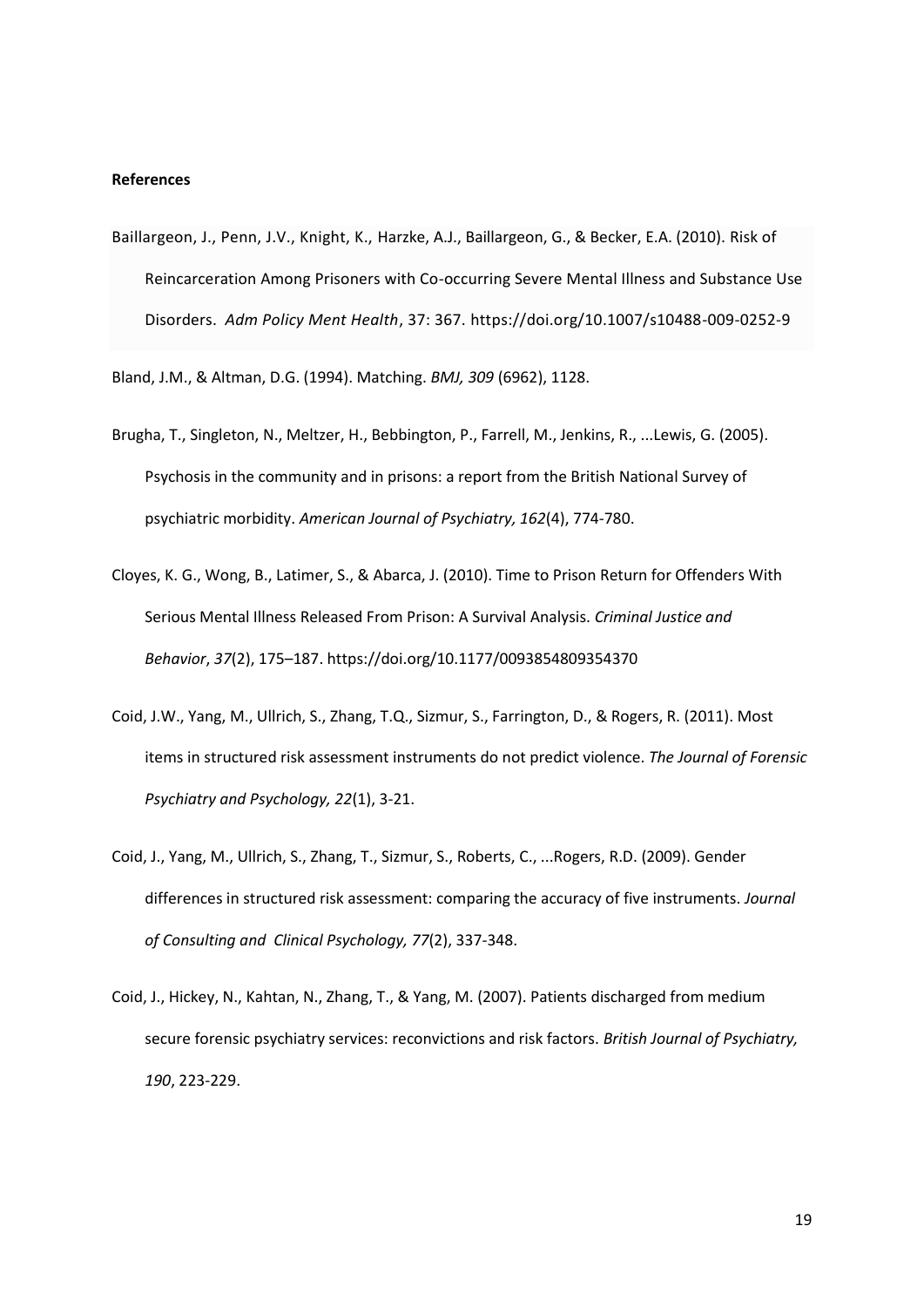- Copas, J., & Marshall, P. (1998). The offender group reconviction scale: a statistical reconviction score for use by probation officers. *Journal of the Royal Statistical Society. Series C-Applied Statistics, 47*, 159-171.
- Davies, S., Clarke, M., Hollin, C., & Duggan, C. (2007). Long-term outcomes after discharge from medium secure care: a cause for concern. *British Journal of Psychiatry, 191*,70-74.
- Department of Health (2001). *Changing the outlook: a strategy for developing and modernising mental health services in prisons.* In: Health Do, editor.
- Doyle, M., Coid, J., Archer-Power, L., Dewa, L., Hunter-Didrichsen, A., Stevenson, R., ...Shaw, J. (2014). Discharges to prison from medium secure psychiatric units in England and Wales. *British Journal of Psychiatry, 205*(3), 177-182.
- Fazel, S., Fimińska, Z., Cocks, C., & Coid, J. (2016). Patient outcomes following discharge from secure psychiatric hospitals: systematic review and meta-analysis. *British Journal of Psychiatry, 208*(1), 17-25.
- Fazel, S., Sjöstedt, G., Långström, N. et al. (2006) Risk Factors for Criminal Recidivism in Older Sexual Offenders. *Sex Abuse*, 18: 159. https://doi.org/10.1007/s11194-006-9009-0
- Fazel, S., & Seewald, K. (2012). Severe mental illness in 33,588 prisoners worldwide: systematic review and meta-regression analysis. *British Journal of Psychiatry, 200*(5), 364-373.
- Fazel, S., Hayes, A.J., Bartellas, K., Clerici, M., & Trestman, R. (2016) Mental health of prisoners: prevalence, adverse outcomes, and interventions. *The Lancet Psychiatry*, 3(9), 871-881, https://doi.org/10.1016/S2215-0366(16)30142-0
- Feder, L. A. (1991). Comparison of the Community Adjustment of Mentally-Ill Offenders with Those from the General Prison Population - an 18-Month Follow-Up. *Law and Human Behaviour, 15*(5), 477-93.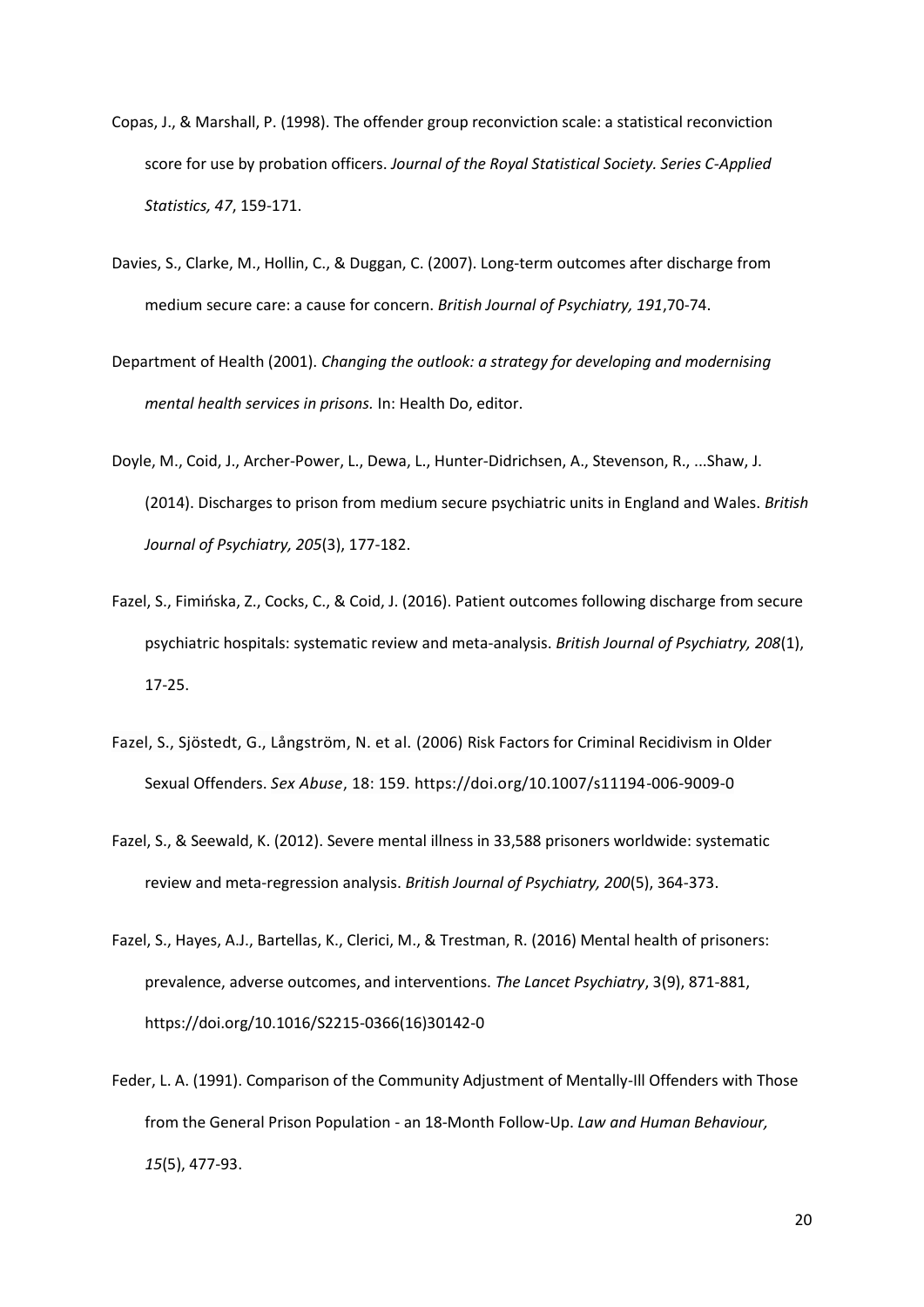- First, M., Spitzer, R., Gibbon, M., & Williams, J. (1997). *Structured Clinical Interview for DSM-IV. Patient Edition*. Washington DC: American Psychiatric Press Inc.
- Gagliardi, G.J., Lovell, D., Peterson, P.D., & Jemelka, R. (2004) Forecasting Recidivism in Mentally Ill Offenders Released from Prison. *Law and Human Behavior,* 28(2), 133-155. https://doi.org/10.1023/B:LAHU.0000022319.03637.45
- Gunn, J. (2000). Future directions for treatment in forensic psychiatry. *British Journal of Psychiatry,*  176, 332-338.

Hare, R. (1991). *The Hare Psychopathy Checklist-Revised*. Toronto, Canada.

- Howard, P. D., & Dixon, L. (2013). Identifying change in the likelihood of violent recidivism: Causal dynamic risk factors in the OASys violence predictor. *Law and Human Behavior, 37*(3), 163-174. http://dx.doi.org/10.1037/lhb0000012
- Igoumenou , A., Kallis, C., & Coid, J.W. (2015). Treatment of psychosis in prisons and violent recidivism. *British Journal of Psychiatry Open, 6*(1), 149-57.
- Keers, R., Ullrich, S., Destavola, B.L., & Coid, J.W. (2014). Association of violence with emergence of persecutory delusions in untreated schizophrenia. *American Journal of Psychiatry, 171*(3), 332- 339.
- Keown, P., Weich, S., Bhui, K.S., & Scott, J. (2011). Association between provision of mental illness beds and rate of involuntary admissions in the NHS in England 1988-2008: ecological study. *BMJ, 343*,d3736.
- Maden, A., Scott, F., Burnett, R., Lewis, G.H., & Skapinakis, P. (2004). Offending in psychiatric patients after discharge from medium secure units: prospective national cohort study. *BMJ, 328*(7455), 1534.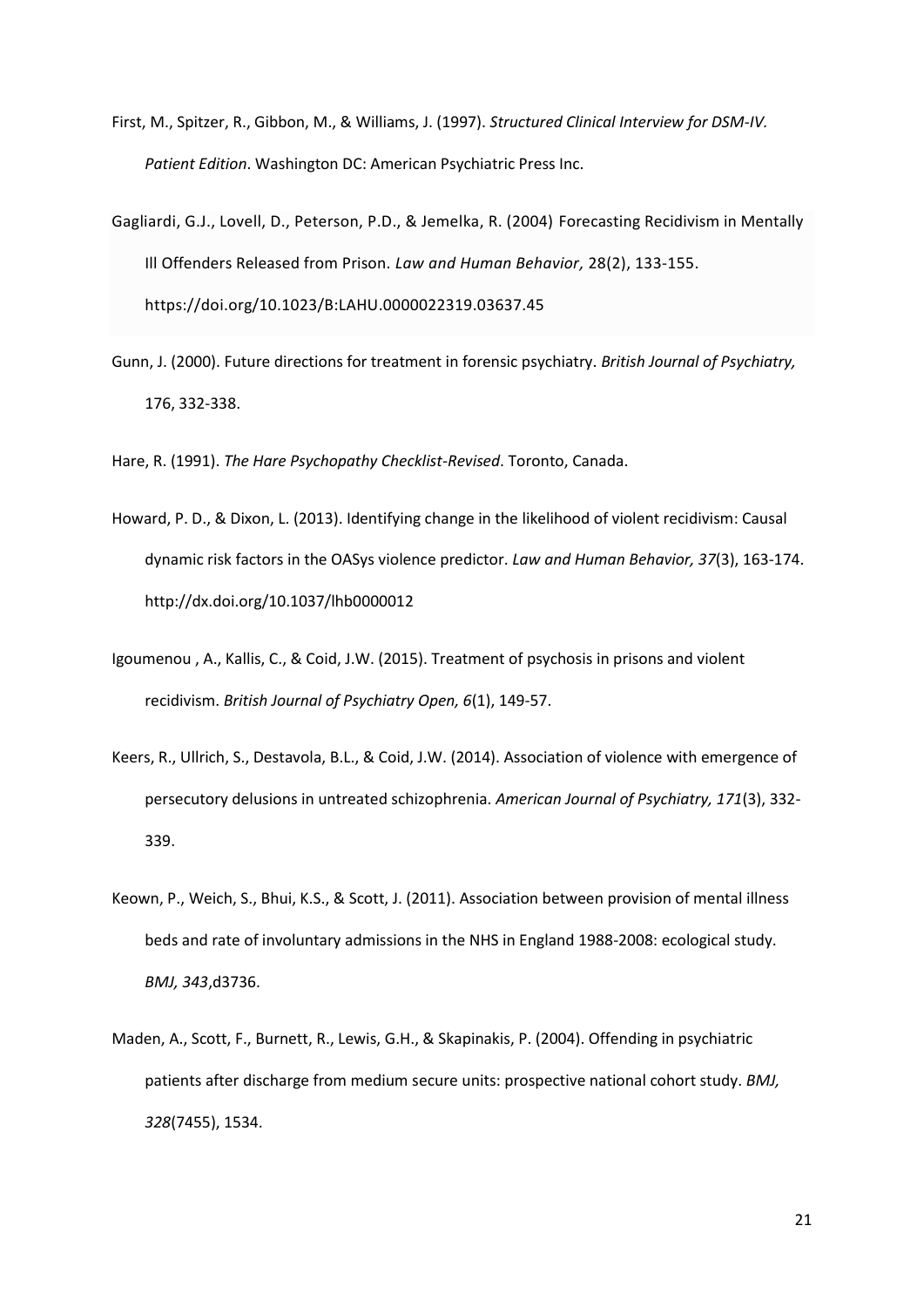- Meltzer, D.T., Tom, B.D.M., Brugha, T., Fryers, T., Grounds, A., Johnson, T., ...Singleton, N. (2002). Prisoners with psychosis in England and Wales: a one year national follow-up study. *Howard Journal of Criminal Justice, 41*, 1-13.
- Nilsson, T., Wallinius, M., Gustavson, C., Anckarsater, H., & Kerekes, N. (2011). Violent recidivism: a long-time follow-up study of mentally disordered offenders. *PLoS One, 6*(10), e25768.
- Pasewark, R.A., Pantle, M.L., & Steadman, H.J. (1982). Detention and rearrest rates of persons found not guilty by reason of insanity and convicted felons. *American Journal of Psychiatry, 139*(7), 892-897.
- Piquero, A. R., Jennings, W. G., Diamond, B., & Reingle, J. M. (2015). A Systematic Review of Age, Sex, Ethnicity, and Race as Predictors of Violent Recidivism. *International Journal of Offender Therapy and Comparative Criminology*, *59*(1), 5-26.https://doi.org/10.1177/0306624X13514733
- Senior, J., Birmingham, L., Harty, M.A., Hassan, L., Hayes, A.J., Kendall, K., ...Shaw, J. (2013). Identification and management of prisoners with severe psychiatric illness by specialist mental health services. *Psychological Medicine, 43*(7), 1511-1520.
- Sjolander, A., & Greenland, S. (2013). Ignoring the matching variables in cohort studies-when is it valid and why? *Statistcics in Medicine, 32*(27), 4696-4708. DOI: 10.1002/sim.5879
- Silver ,S.B., Cohen, M.I., & Spodak, M.K. (1989). Follow-up after release of insanity acquittees, mentally disordered offenders, and convicted felons. *The Bulletin of the American Academy of Psychiatry and the Law, 17*(4), 387-400.
- Sturgeon, V.H., & Taylor, J. (1980). Report of a five-year follow-up study of mentally disordered sex offenders released from Atascadero State Hospital in 1973. *Criminal Justice Journal, 4*, 31-63.